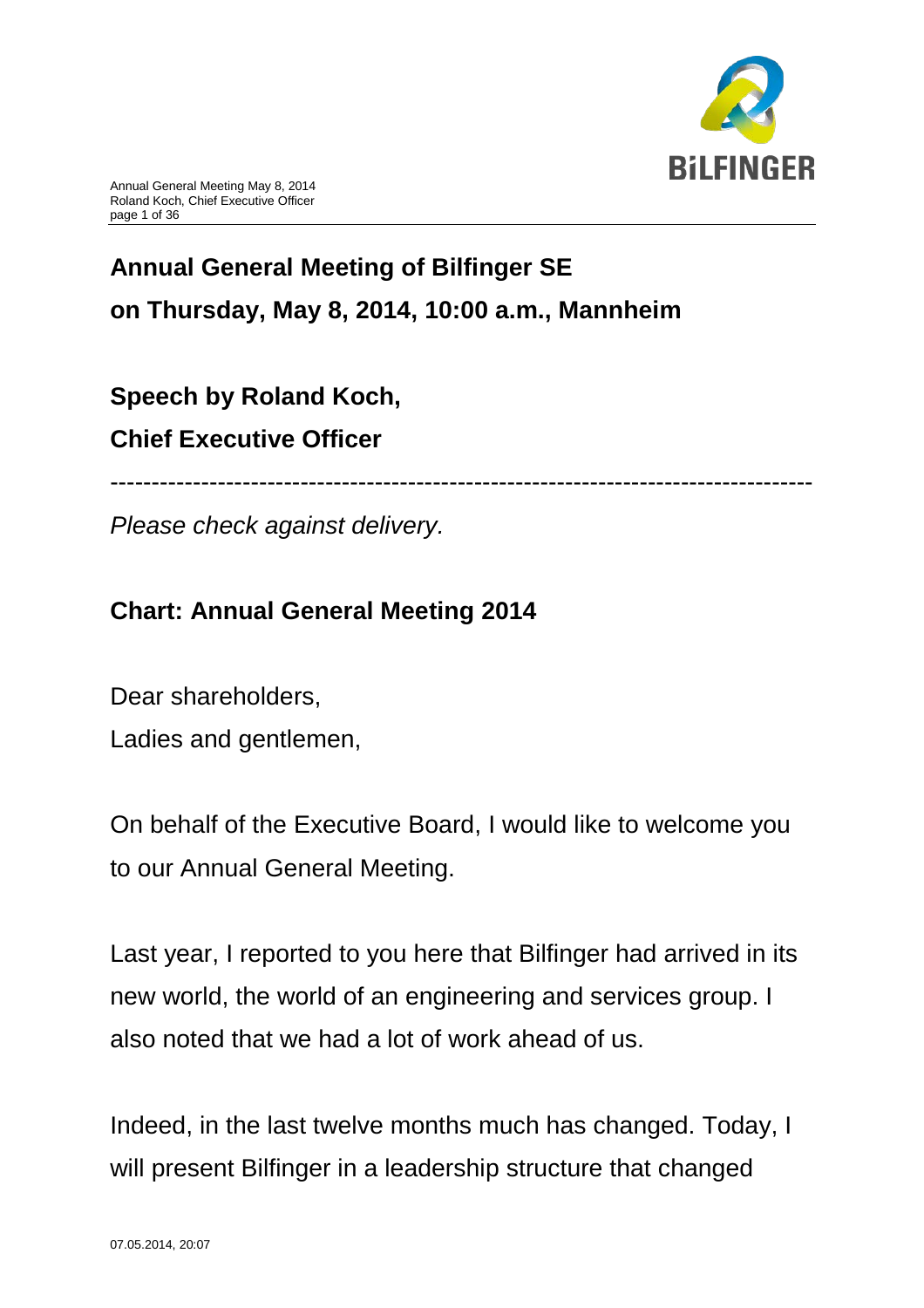

fundamentally in January 2014. And, over the course of my comments, I will also talk about the further concentration on just a few carefully selected areas of construction, which represent the conclusion of the transformation into an engineering and services group.

Not many companies undergo such a fundamental change process. And it is even more rare for a company to manage it without significant temporary cuts in volume and earnings. Although we, as will be presented, are by no means satisfied with all of the facets of the year 2013, and that applies in particular to organic growth, I can nevertheless report to you today on a generally positive development. At the same time, I would like to outline how the company intends to achieve its ambitious goals for the year 2014 and beyond.

Ladies and gentlemen,

Allow me first of all to present the most important key figures and developments from financial year 2013 as well as from the first quarter of 2014.

## *Chart: Output volume and net profit 2012 - 2013*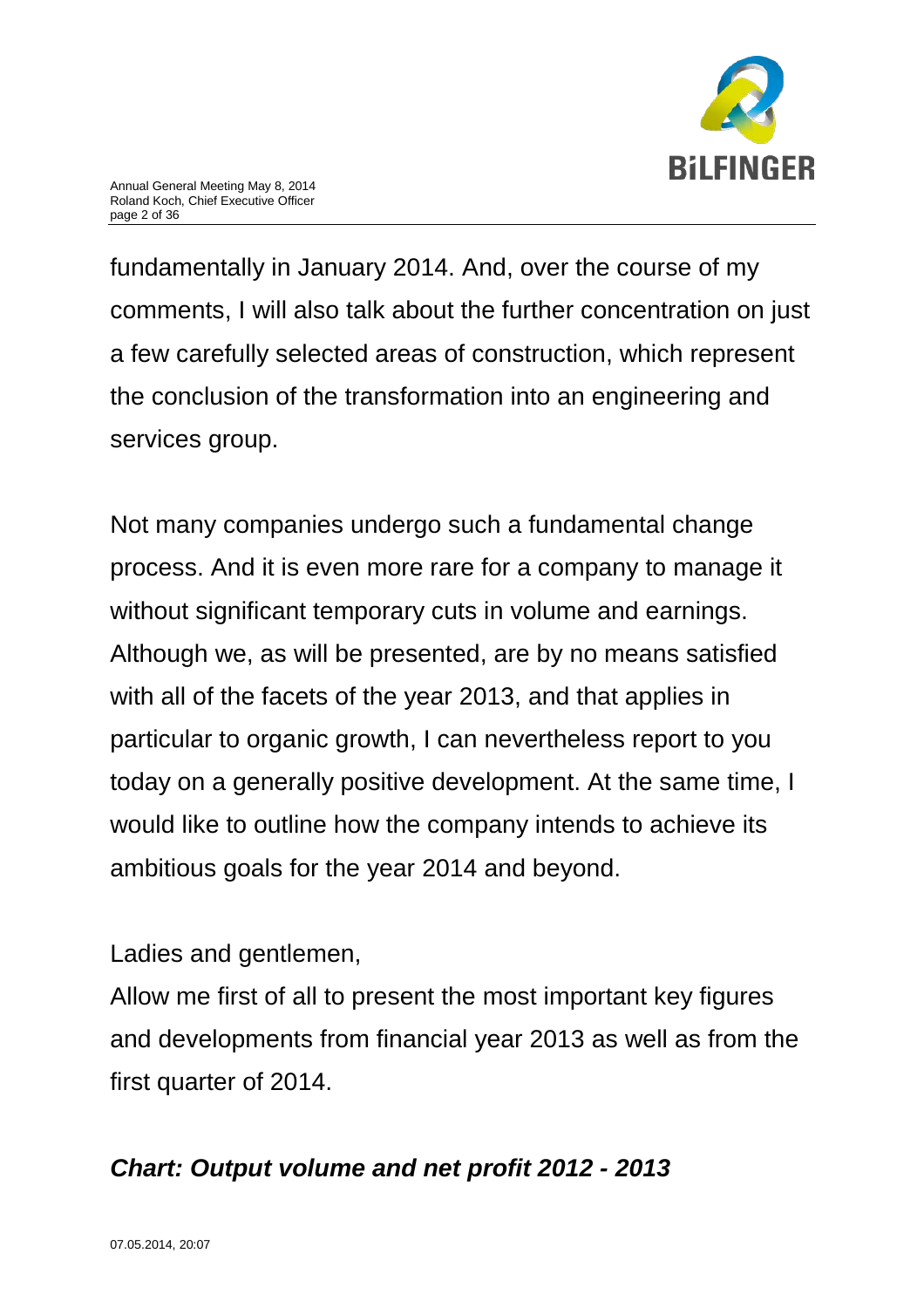

For the Group as a whole, volume in 2013 was at the level of the previous year at €8.5 billion with slightly improved adjusted net profit of  $\epsilon$ 249 million – this despite very painful declines in output volume and earnings in the Construction business segment. Before I turn to the development of the Group as a whole, allow me first to make a few comments about our business segments.

#### *Chart: Financial year 2013 – Industrial*

Following a weak start, the year 2013 progressed pleasingly in the Industrial business segment. All key figures, including the EBITA margin, improved as compared with the prior year. This is of particular significance because, as the biggest business segment, industrial generates 46 percent of Group output volume. The primary driver of this success was the dynamic of the North American oil and gas sector, which we were able to be a part of at an early stage and are now able to see initial successes. Bilfinger Westcon, our acquisition from 2012 with its headquarters in North Dakota, grew at a double-digit rate and achieved a very good margin. On top of this there was also a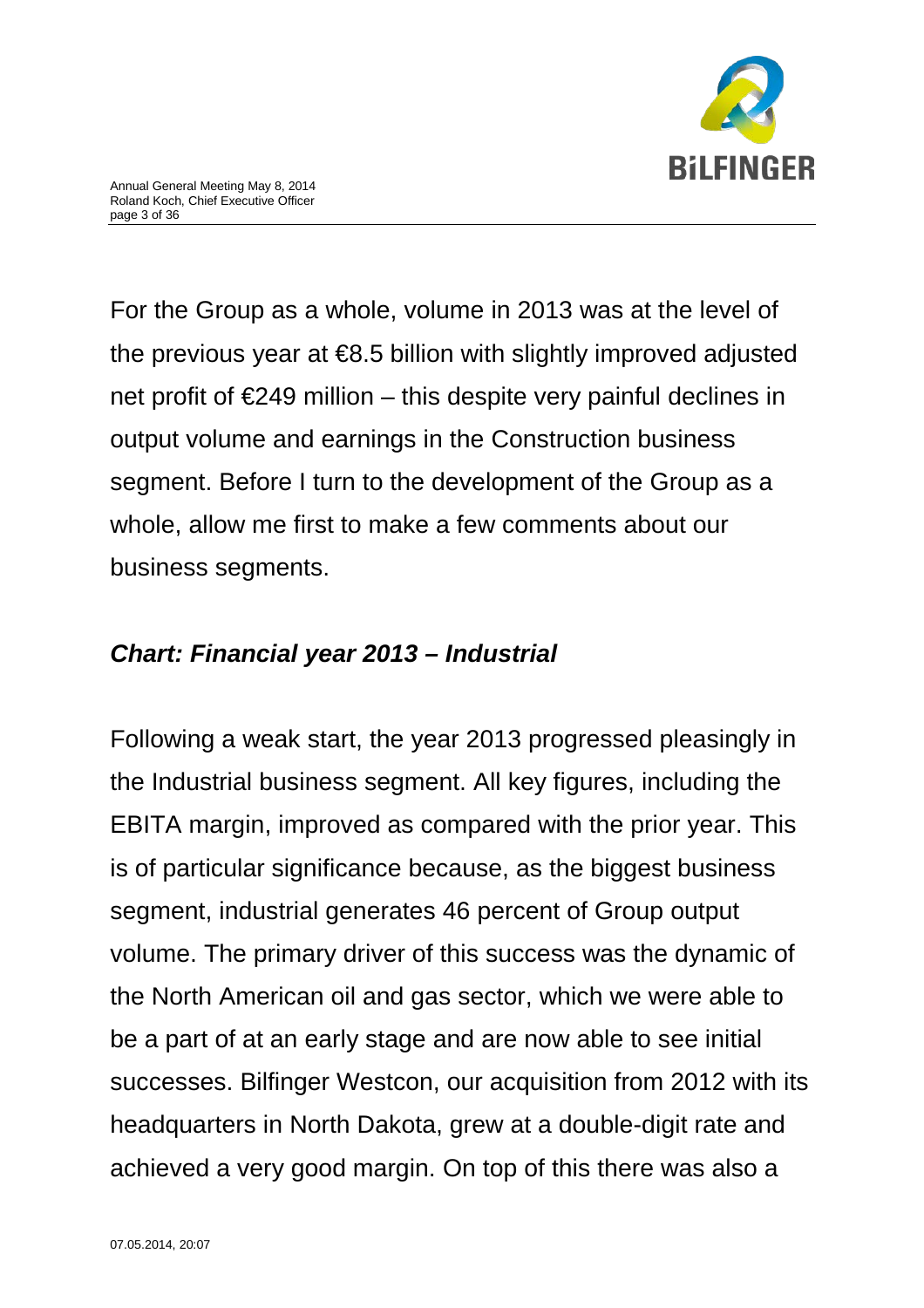

stable maintenance business in many of our markets and generally stronger orders received.

#### *Chart: Financial year 2013 – Power*

Output volume in the Power business segment was below the prior-year figure. This is due, among other things, to the reduction in volume at the multi-year Belchatow power plant project in Poland which will increase again this year. Orders received and order backlog in the Power business segment remained below expectations. The energy transformation in Germany played a major role here – I will come back to this when we take a look at the first quarter of 2014. The completion of several larger projects and the associated dissolution of the corresponding, unneeded risk provisions, led to an EBITA margin at an extraordinary record level. Power was thus once again in 2013 by far our most profitable business segment. And will continue to be in the future.

#### *Chart: Financial year 2013 – Building and Facility*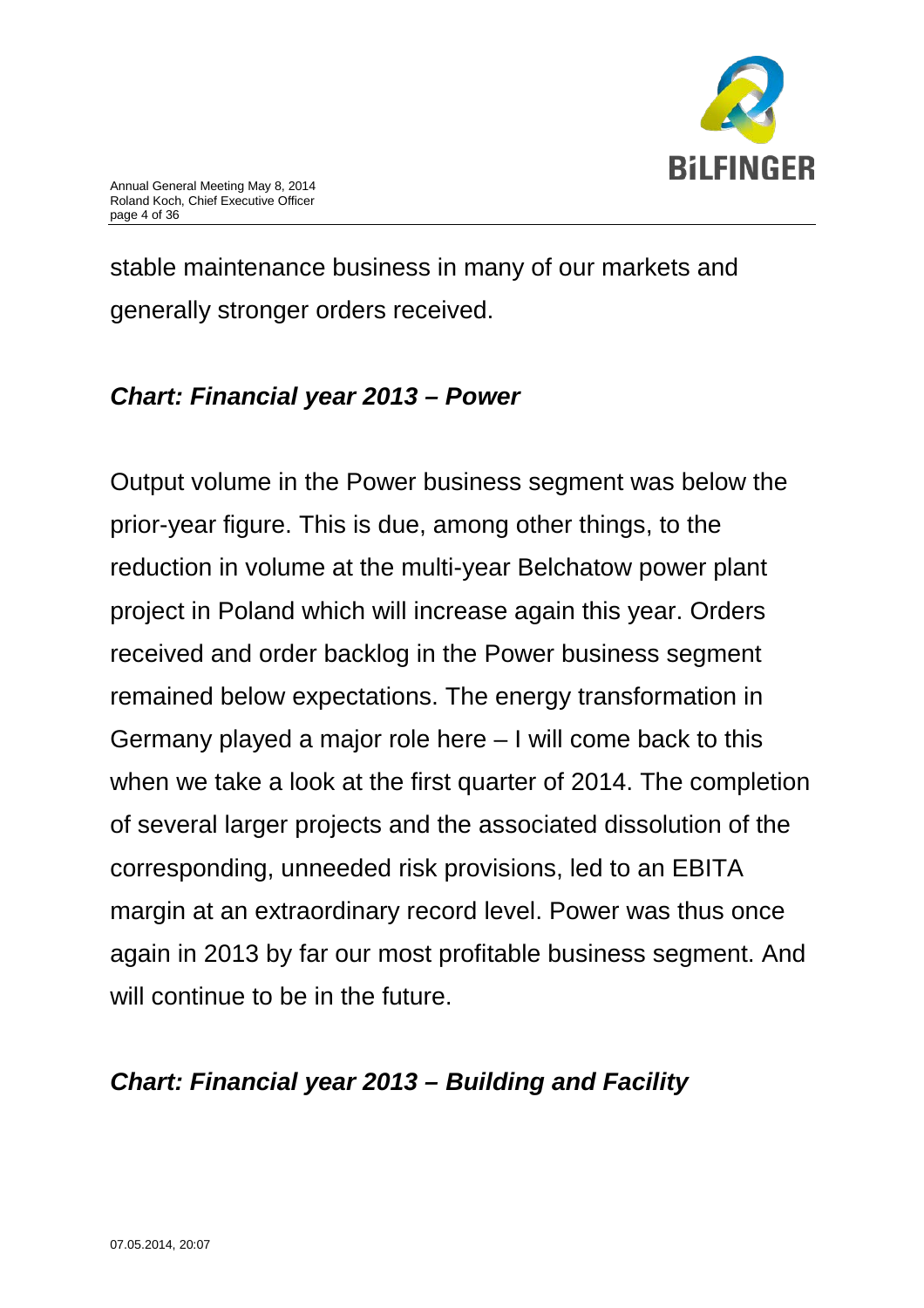

In the Building and Facility business segment we successfully asserted ourselves in a demanding competitive environment and were able to improve our performance in all important key figures: output volume, order backlog and EBITA have increased, the EBITA margin has improved slightly. Orders received did not reach the high figure from the previous year which, however, was characterized by the conclusion of a major service order with a multi-year term.

### *Chart: Financial year 2013 – Construction*

The Construction business segment, on the other hand, did not meet our expectations in 2013. All key figures showed a strong decline. Here too, however, there is a mixed picture. While Civil achieved a margin of 3 percent, we were faced with considerable losses in our German road construction unit. We have now disposed of this loss-making business. The EBITA of only €1 million is also attributable to the fact that, in accordance with our principles, we have capitalized outstanding claims that have yet to be asserted at zero percent.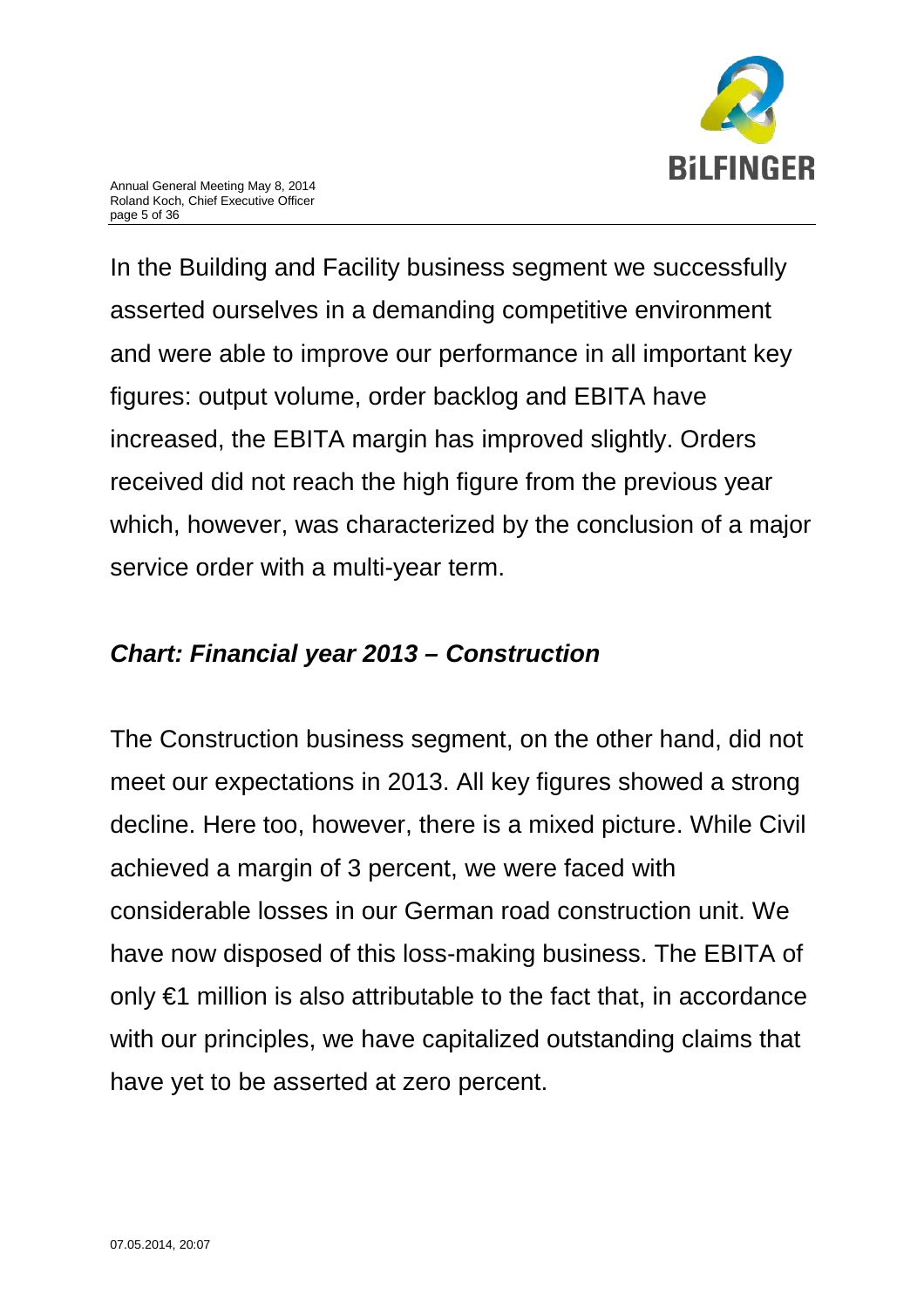

# *Chart: Financial year 2013 – discontinued operations: Concessions*

As a result of the declining strategic role of the Concessions business segment which, over the course of many years, had a close association with major civil engineering projects, we decided to sell this business in 2013. Already in the past year, we signed a contract for the sale of twelve projects. Seven of these projects were transferred to the buyer at the end of 2013. The transaction generated proceeds of €171 million and a capital gain of €46 million. We anticipate proceeds of a further €100 million and a capital gain of approximately €10 million for the remaining five projects in 2014.

We also intend to sell all shares in the A1 motorway project as part of the sale of the business segment. Traffic volumes on the stretch of motorway between the German cities of Hamburg and Bremen have been well below forecasts since the opening in October 2012. The project was therefore fully written off and burdened earnings from discontinued operations by €34 million in 2013.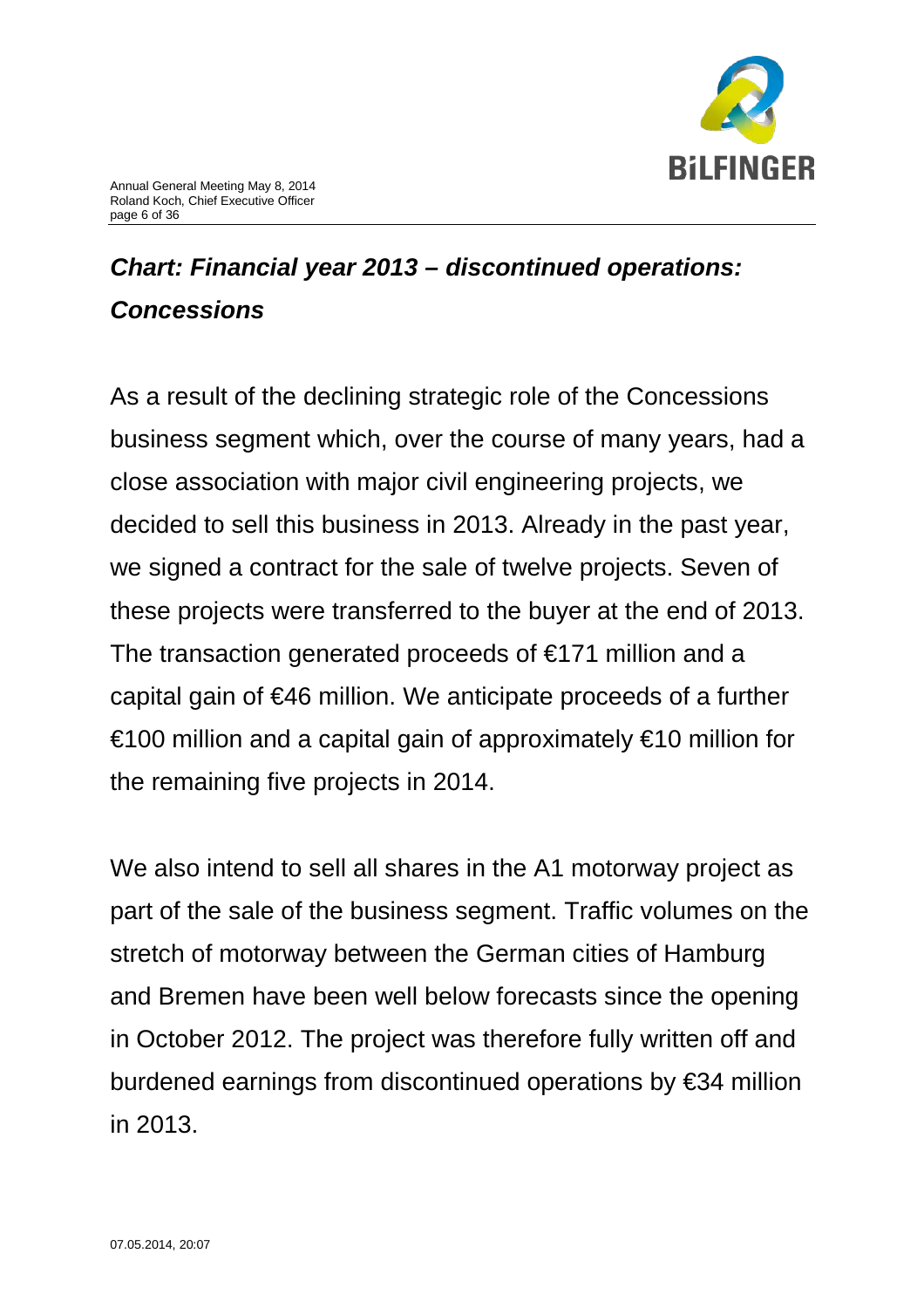

## *Chart: Financial year 2013 – Group*

Ladies and gentlemen,

The varying developments in our business segments underscore the challenging character of the year 2013. It is an expression of our strength as an engineering and services group that the Industrial and the Building and Facility business segments in 2013 compensated for the declines in the other business segments, thereby demonstrating the sustainability of our multi-dimensional business model even in times when some results are unsatisfactory. This is also expressed in the volume of the dividend, which we have yet to discuss.

#### *Chart: Financial year 2013 – Value added/Cash flow*

Return on capital employed from continuing operations of 13.6 percent was outside the desired target corridor of 15 to 20 percent. This is attributable to the increase in average capital employed by a good €500 million to over €3 billion. Absolute value added thus also increased to €141 million.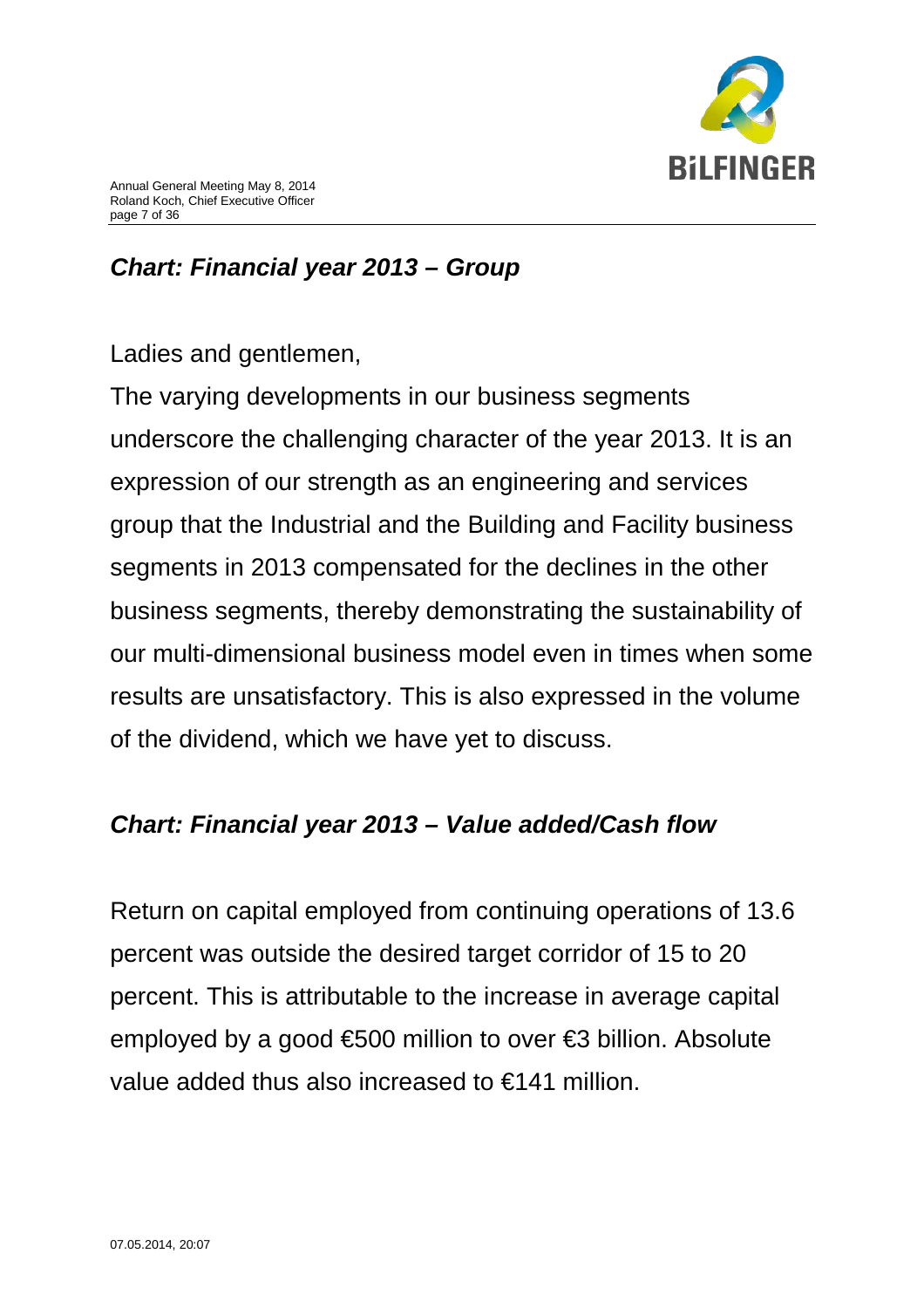

Cash flow from operating activities of €162 million did not reach the level of the previous year. Lower advance payments in the Power and Construction business segments were primarily responsible for this. In this respect, the weak orders received, especially for Power, had its direct impact. With a free cash flow of €217 million, however, Bilfinger had sufficient funds for the further development of the Group at its disposal.

### *Chart: Financial year 2013 – Adjusted EBITA*

For better comparability over time, since 2013 we have been measuring the operational profitability of Bilfinger on the basis of 'adjusted EBITA'. In this metric, earnings are recorded not only before interest, taxes and amortization on intangible assets from acquisitions. It is additionally corrected of exceptional items. These include one-time capital gains from sales as well as restructuring costs which, in the reporting year, relate to our Excellence program, which I will discuss in greater detail later. Adjusted EBITA increased by 6 percent to €409 million. The adjusted EBITA margin also increased from 4.5 percent to 4.8 percent. Taking special effects into account, EBITA amounted to €338 million.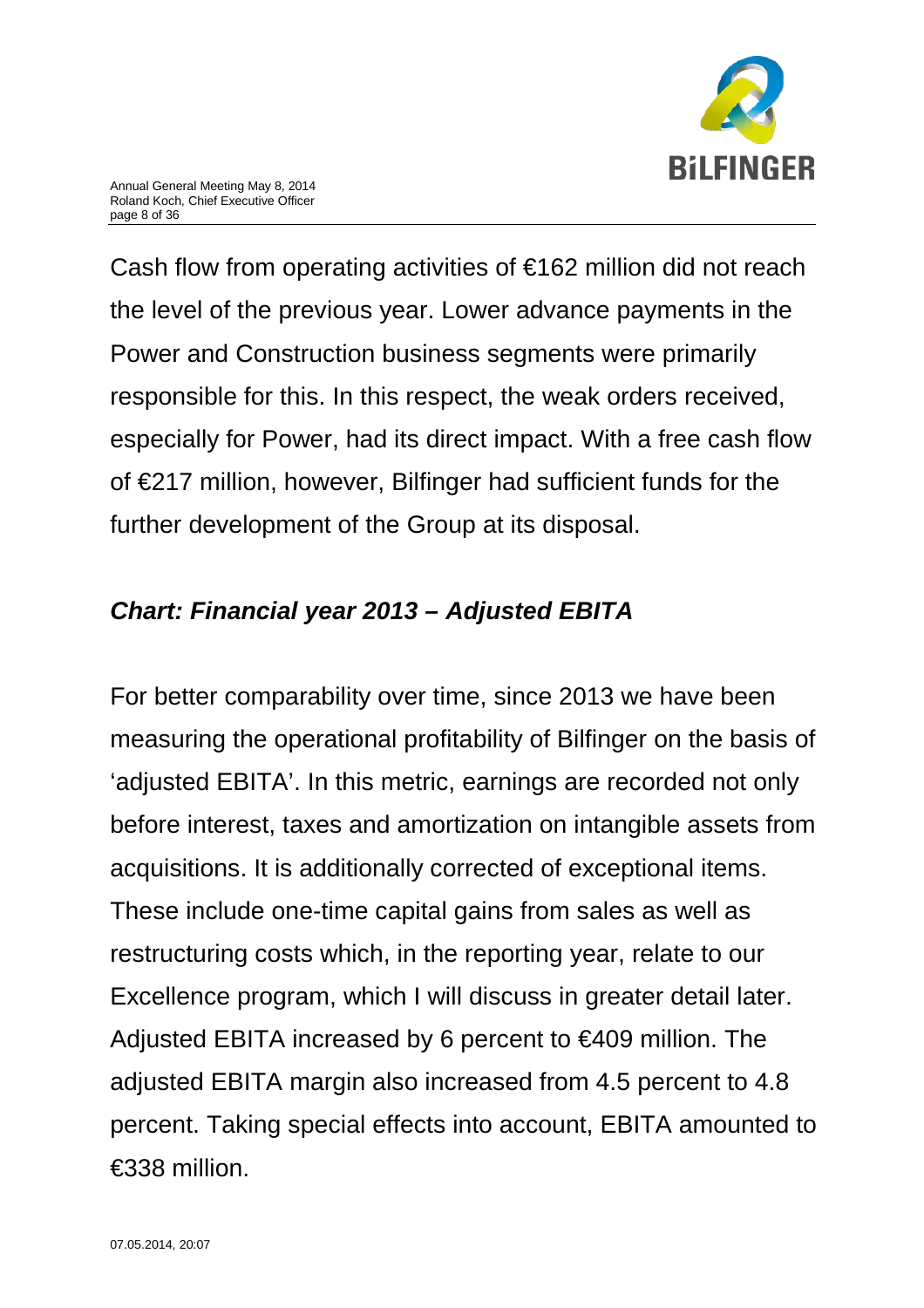

## *Chart: Financial year 2013 – Net profit*

Reported net profit including the earnings from discontinued operations was €173 million. Adjusted net profit from continuing operations rose by 3 percent to €249 million. Adjusted earnings per share from continuing operations was €5.64 as compared to €5.46 in the previous year.

#### *Chart: Financial year 2013 – Sustainable dividend policy*

Dear shareholders, on the basis of the generally positive development, Bilfinger intends to continue its sustainable dividend policy. The Executive Board and the Supervisory Board therefore propose that a dividend of €3.00 per share be approved for financial year 2013. In relation to the share price at the end of 2013, this represents a dividend yield of 3.7 percent. We are convinced that the tradition that has now been maintained for more than ten years of not cutting the dividend has had a significant influence on the attractiveness of our stock in the capital market.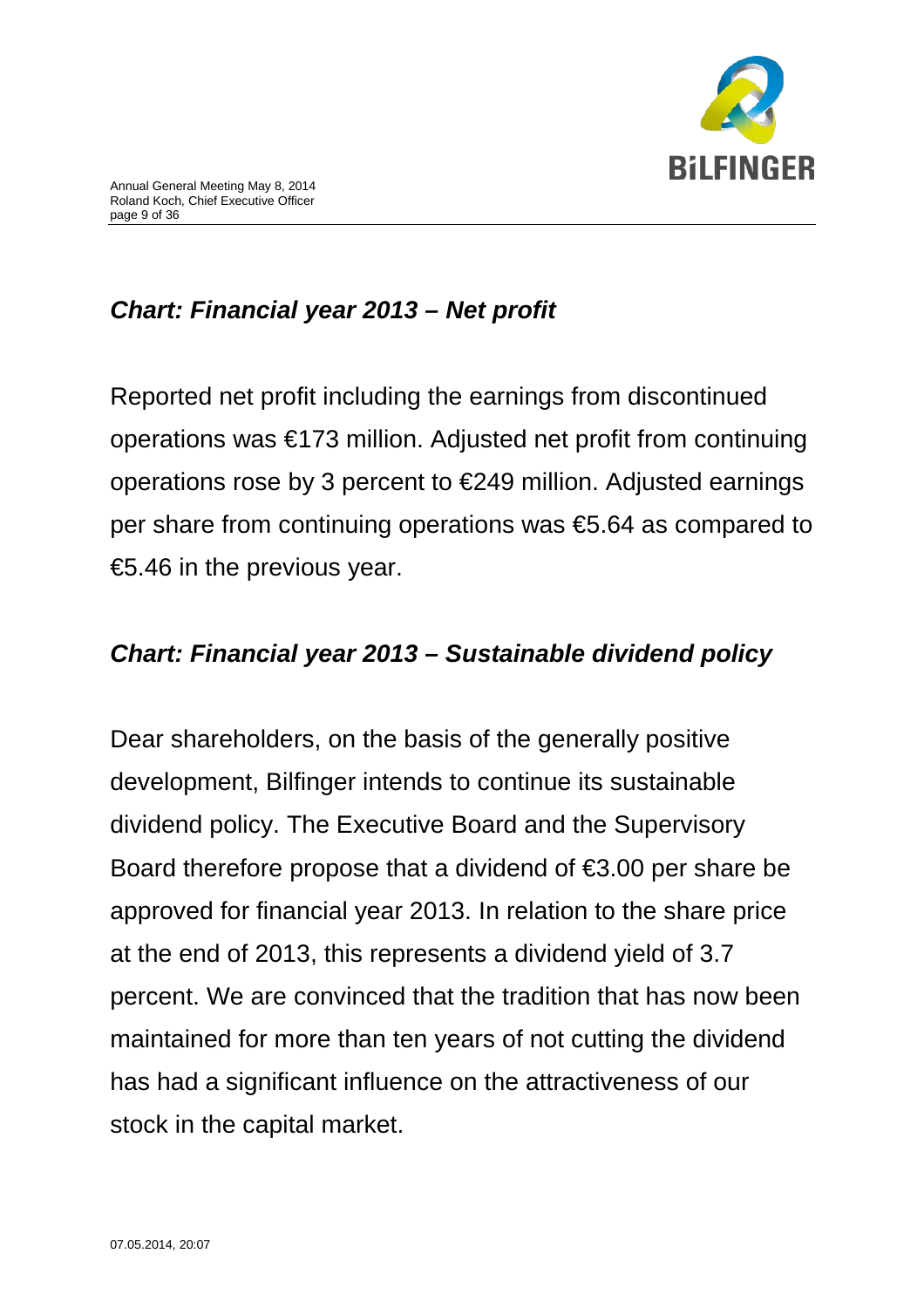

## *Chart: Financial year 2013 – Share-price performance*

The Bilfinger share developed well in the positive stock market climate of 2013. The closing price of €81.53 corresponds to an annual performance of 16 percent. In 2014, our share is above overall market development, although we are now somewhat closer to the DAX and MDAX.

#### Ladies and gentlemen,

I turn now to the current business development, where we can see a mixed picture, also in the first quarter of this year. But with a slightly improved output volume along with a slight improvement in earnings, we are confident that we will be able to achieve our targeted increases in the course of the year.

# *Chart: Distribution of EBITA in the first and second half year 2011 - 2013*

In the services activities too, we are experiencing a clear difference in earnings contributions for the first half and second half of the year. You can see this on the slide now being shown. It is also clear that in our business, the first quarter is only of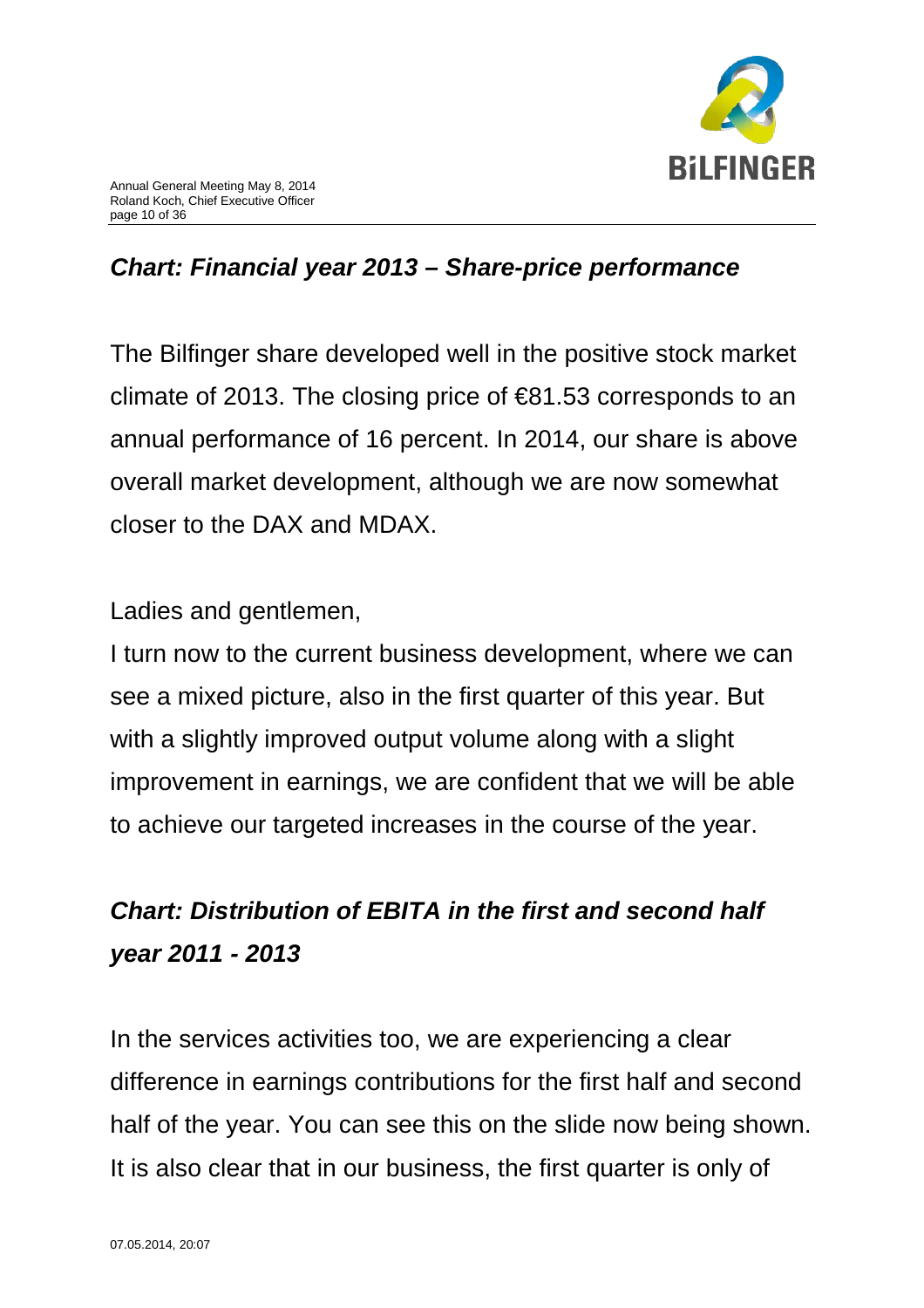

limited relevance for the development of the full year, because output volume is normally lower than in the following quarters, which also has an impact on earnings generated in the first quarter. This is not only a typical phenomenon of our Building and Facility business segment, it is also valid for the service activities in general.

### *Chart: Industrial - first quarter of 2014*

First-quarter output volume in the Industrial business segment was at the prior-year level. Our activities in the oil and gas sector in the United States continued to develop positively. Orders received declined, but this is of only limited significance. On the one hand, one year ago we received a larger project order of €136 million and, on the other hand, multi-year framework agreements which are due to be extended in the course of this year are, in contrast to 2013, not initially considered in orders received. Order backlog nevertheless increased. EBITA amounted to €31 million.

We expect the Industrial business segment to post organic growth in volume once again in full-year 2014. The EBITA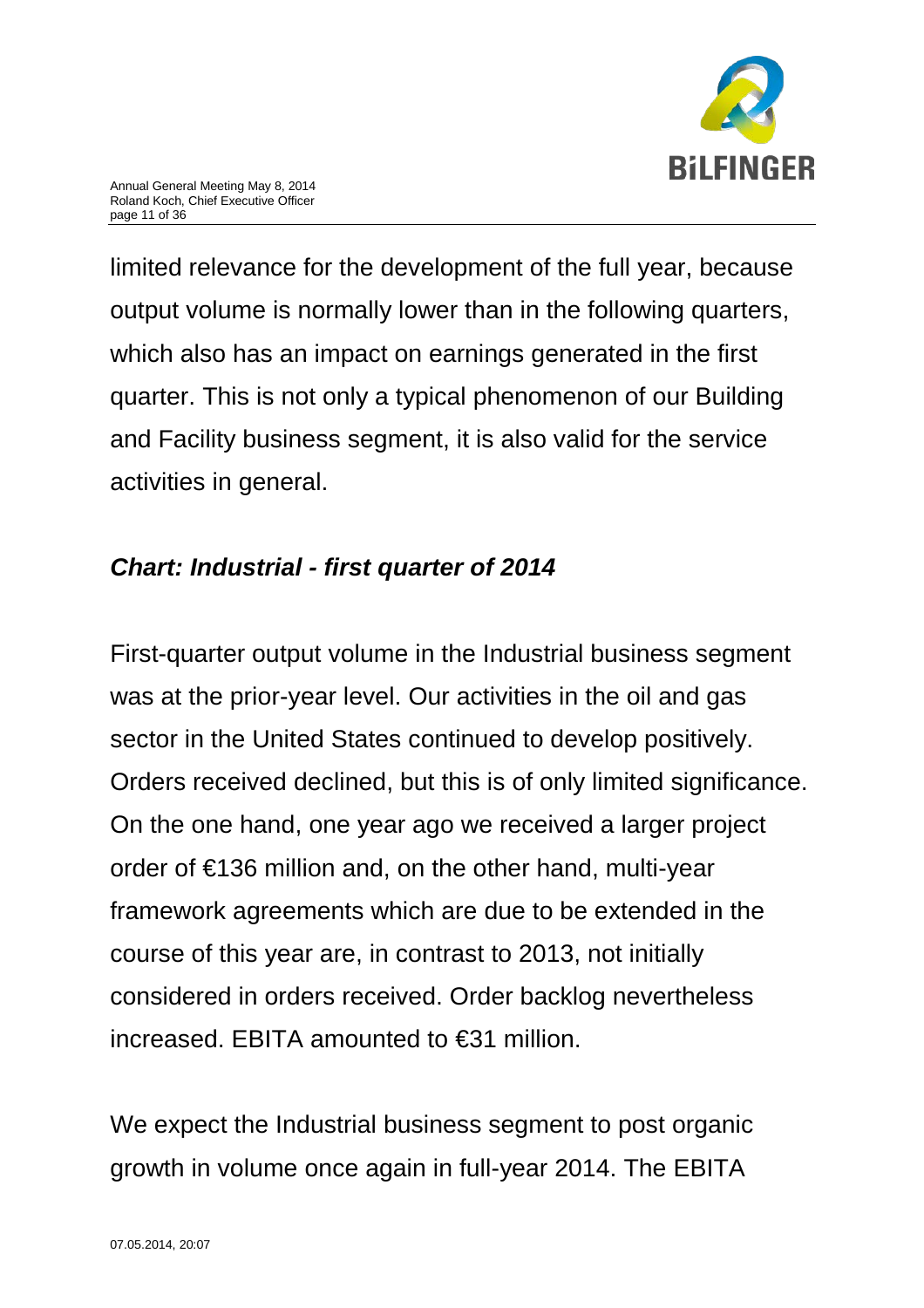

margin within the target corridor of 6 to 6.5 percent. The main contributors to this development are the efficiency improvement measures that have been introduced.

#### *Chart: Power - first quarter of 2014*

The output volume of the Power business segment decreased in the first quarter because the volume of orders received in 2013 had been lower than expected. However, it will increase according to plan as the year progresses, due to the rising volume from major projects. Orders received in the first quarter was well above the prior-year figure. The decrease in EBITA to €15 million is attributable, among other things, to the lower output volume in the first quarter.

The key figures in the Power business segment are cause for more careful consideration. Lower capacity utilization and the ramp-up of some major projects that have not yet delivered any contributions to earnings led to a lower margin. Over the course of the year, the increase in output volume will positively impact margins. In high-pressure piping systems, however – here Bilfinger is European market leader with a market share of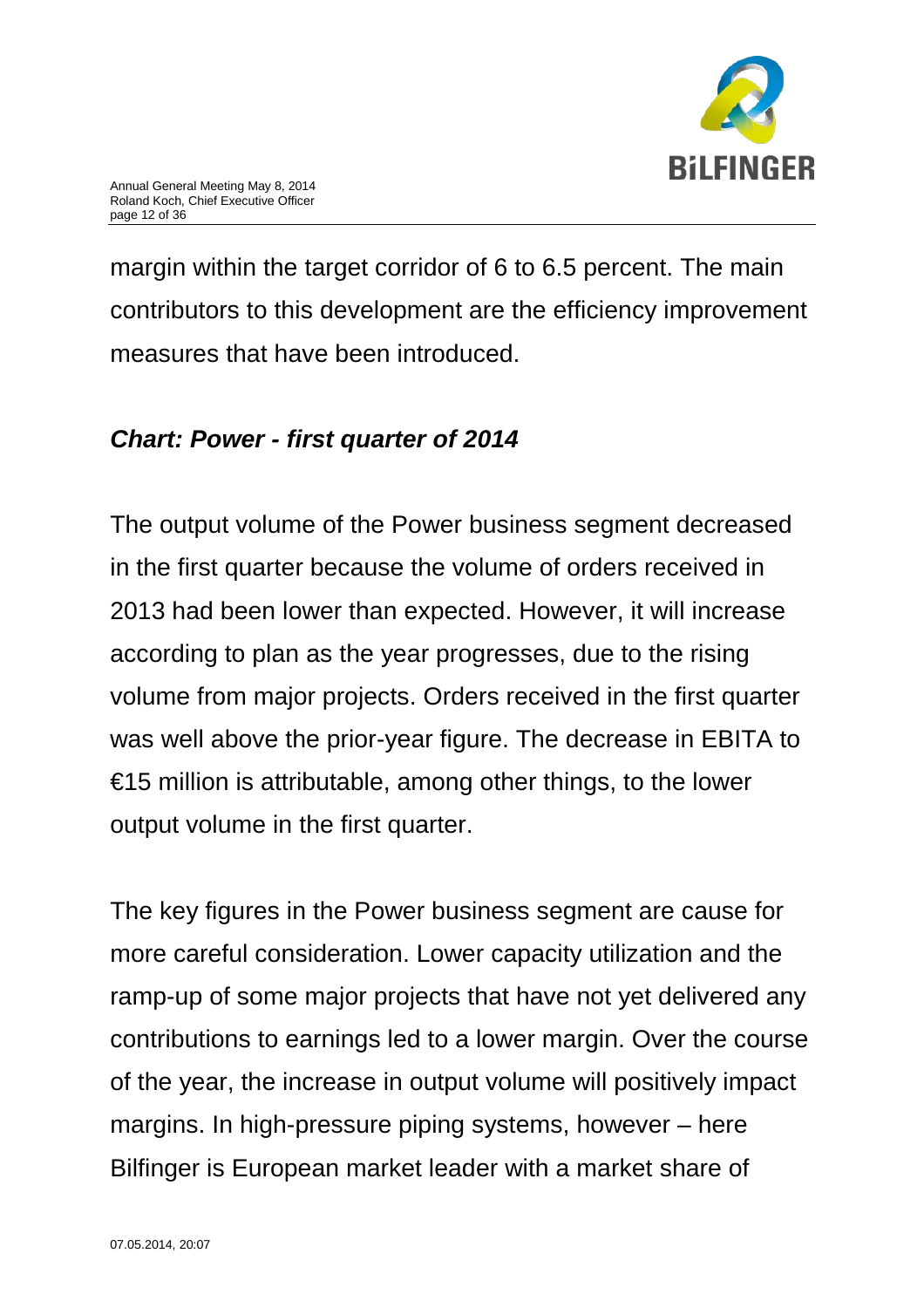

about 50 percent – we see bigger problems than originally anticipated. That the German market, not least as a result of the so-called energy transformation, would come to a near complete standstill, that was something we had expected. It was not least for this reason that the domestic share of volume in the Power business segment was halved as planned from 60 percent in 2008 to 30 percent in 2013. We must note, however, that the electricity exported free of charge to neighboring countries has led to the end of many new power plant projects in those countries for which we had already been commissioned or selected as preferred bidder. We will react appropriately. This year, for these reasons, we will not quite – as already announced – reach our target corridor of 8.5 to 9 percent EBITA. We anticipate a recovery in 2016.

#### *Chart: Building and Facility - first quarter of 2014*

Output volume, orders received and order backlog all increased in our Building and Facility business segment. We are continually expanding our international activities in order to better meet demand for cross-border service offerings from our international major clients. The building construction business in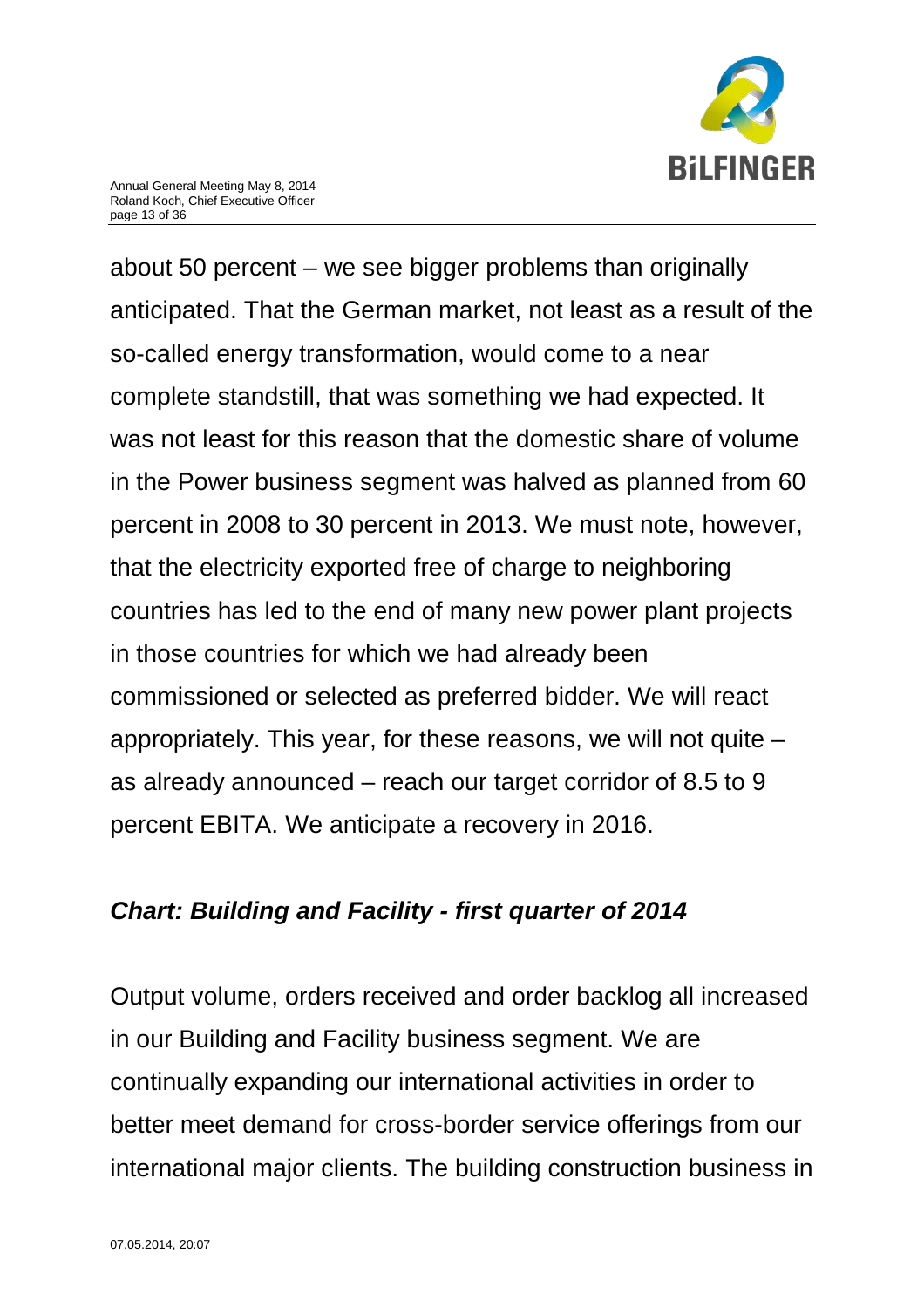

Germany continued its successful development against the backdrop of a good econ Facility increased to  $\epsilon$ 12 million in the first quarter.

For the full-year, output volume will grow organically and increase significantly primarily due to the acquisitions made. The EBITA margin in 2014 will again be at the upper end of the target corridor of 4.5 to 5 percent.

### *Chart: Construction - first quarter of 2014*

The output volume of the Construction business segment decreased in the first quarter of 2014 due to the sharp decline in orders received in 2013. Orders received in the current reporting period were also lower than in the prior-year period.

EBITA improved to  $\epsilon$ 5 million after a figure of minus  $\epsilon$ 4 million in the prior-year period.

After a sharp decrease in output volume in 2013 to approximately €1 billion, we anticipate a similar result in 2014. Earnings will improve significantly due to the sale of the loss-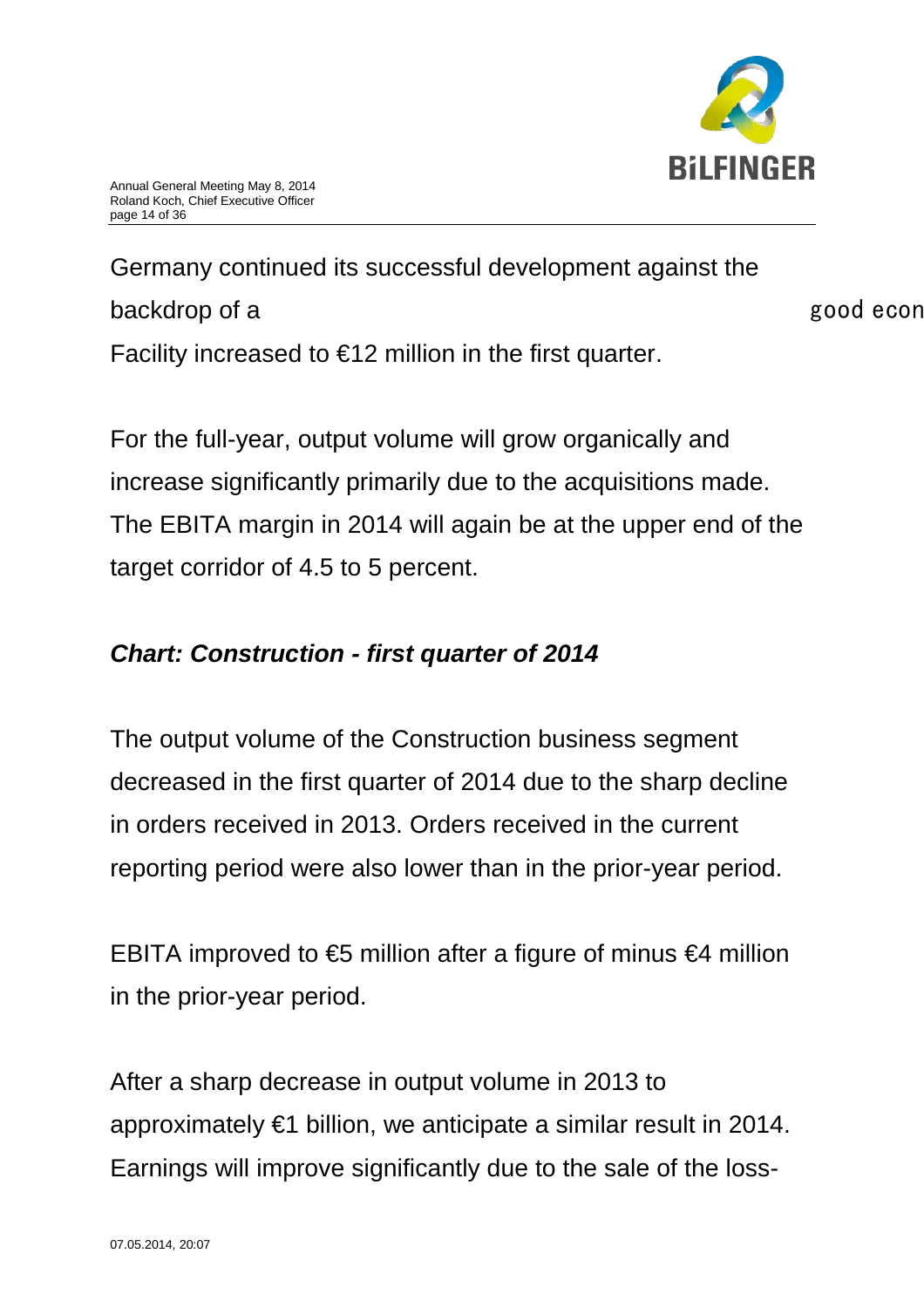

making German road construction activities in the past year and as a result of the successful adjustment process in Poland.

#### *Chart: Construction - first quarter of 2014*

Ladies and gentlemen,

Overall, Bilfinger started the year 2014 with a stable first quarter. Output volume and adjusted EBITA increased slightly, orders received and order backlog were at the level of the prior year. Against the backdrop of development in the first three months, we stand by the forecast for 2014. In order to achieve these goals, we are systematically pursuing our growth strategy; in particular, we are implementing the measures initiated throughout the Group with the aim of enhancing efficiency.

As announced at the beginning of my remarks, I would like to inform you now, ladies and gentlemen, that the Executive Board, following discussions with the Supervisory Board, decided yesterday to intensify the company's focus on the engineering and services competences. Many of you already heard about it as a result of the announcement made this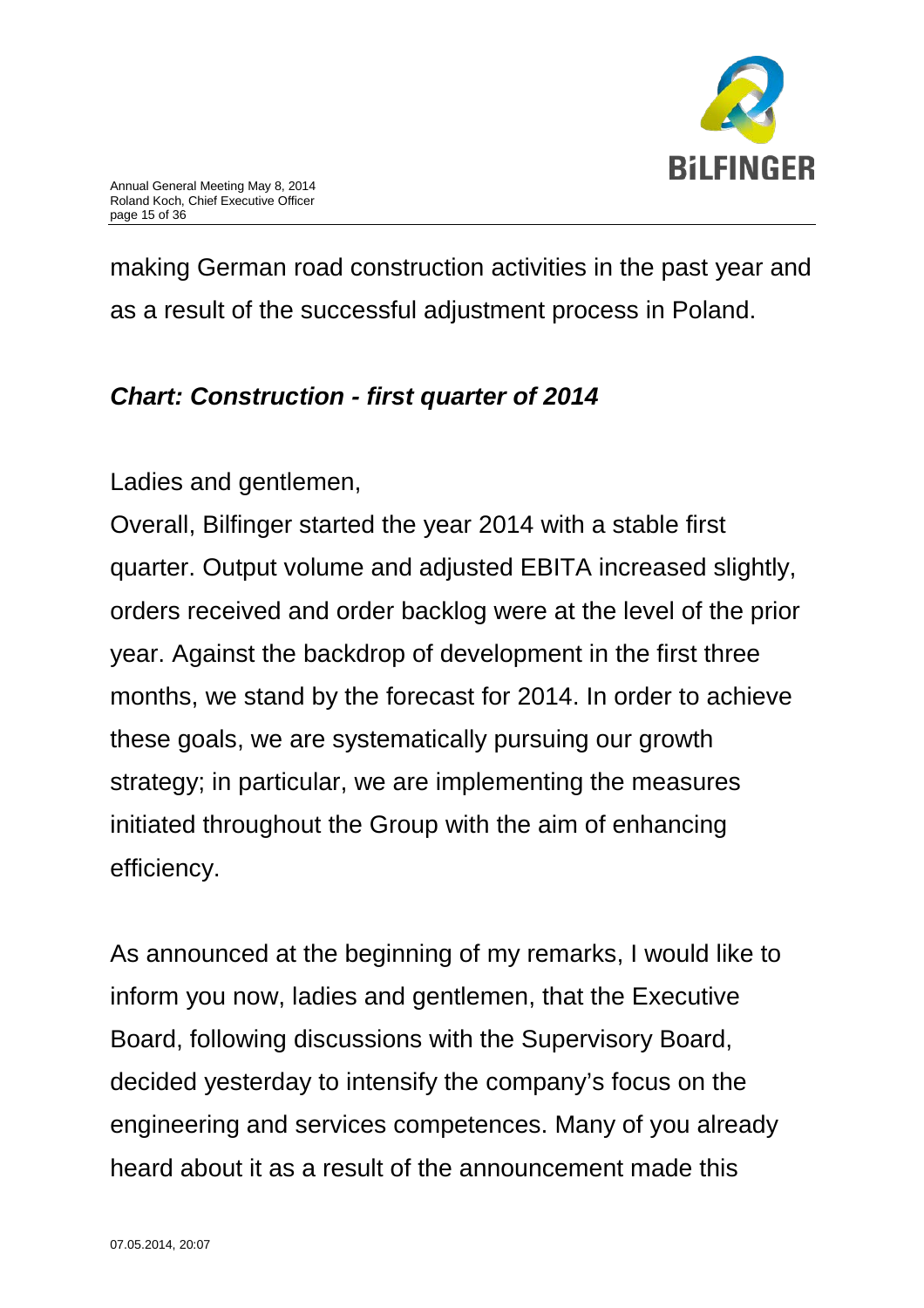

morning, which is a legal obligation for us. We will initiate a process to sell significant parts of our current Construction business segment. The affected areas are those that are generally referred to as civil engineering.

## *Chart: Construction business segment – Construction and Infrastructure divisions*

Special competences in the area of energy, which to date have also been part of the Construction business segment are not affected:

- the offshore wind business, whose operations traditionally consist of laying foundations for the large wind turbines in the North Sea and Baltic Sea and for which we are currently adding a production facility for foundations in Poland.
- and the construction of land power grids.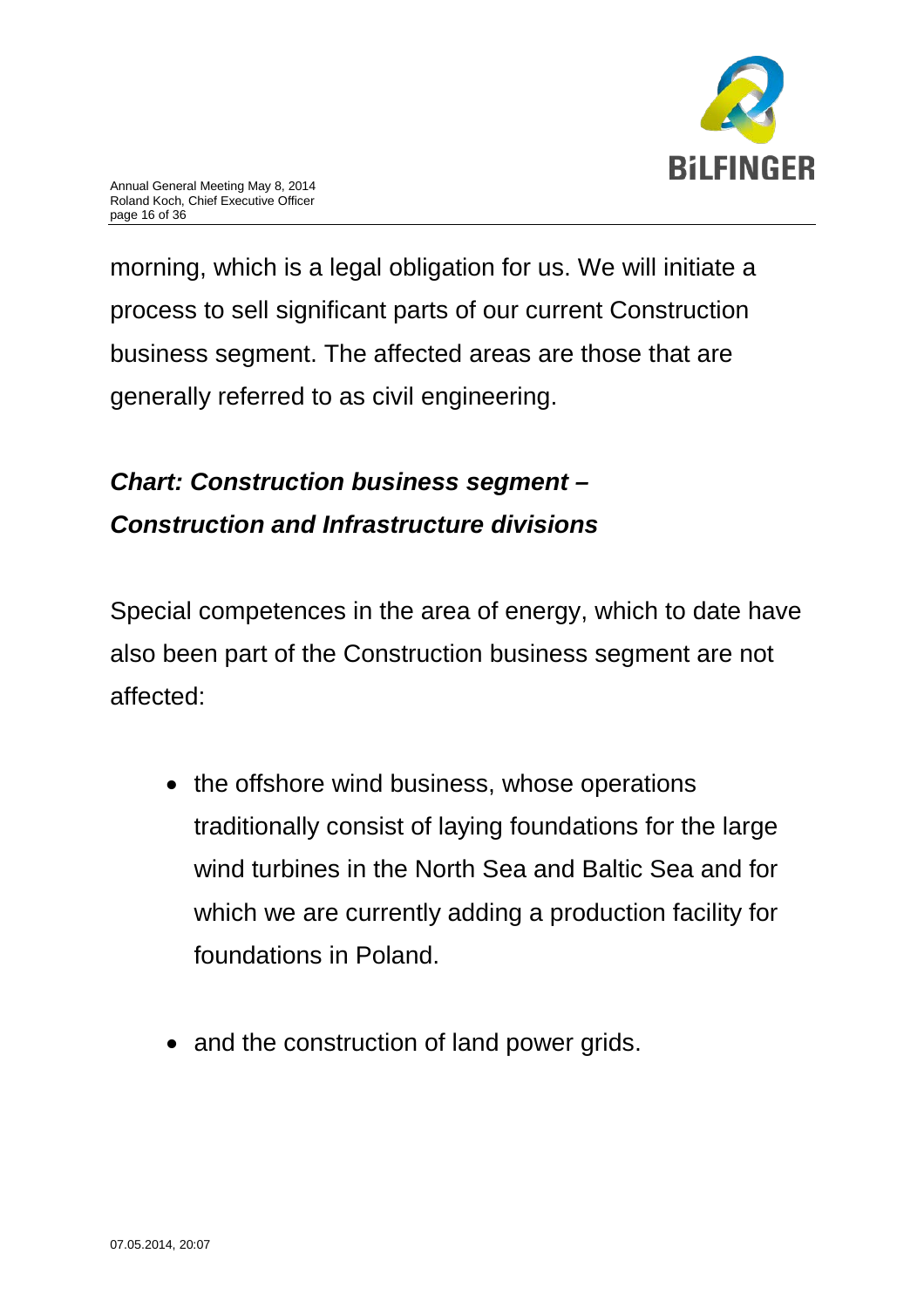

Wind energy and power grids will in future form the new "Offshore Systems and Grids", which will be presented in the Power business segment.

Steel construction, which historically came from the Industrial Services area, will also remain in the company.

# *Chart: Current building construction projects (BASF, Kuka, The Seven)*

And even though you will now certainly read and hear in the public discussion that Bilfinger is "giving up" its construction activities, I would like to emphatically state: We are and will remain one of Germany's largest building construction companies, generating a volume of over €700 million annually in the design and construction of buildings, clearly putting us among the most profitable companies in its industry. Today, this unit is an integral part of our facility management and is an important pillar of our business success in that area. You can see on this slide three important current projects.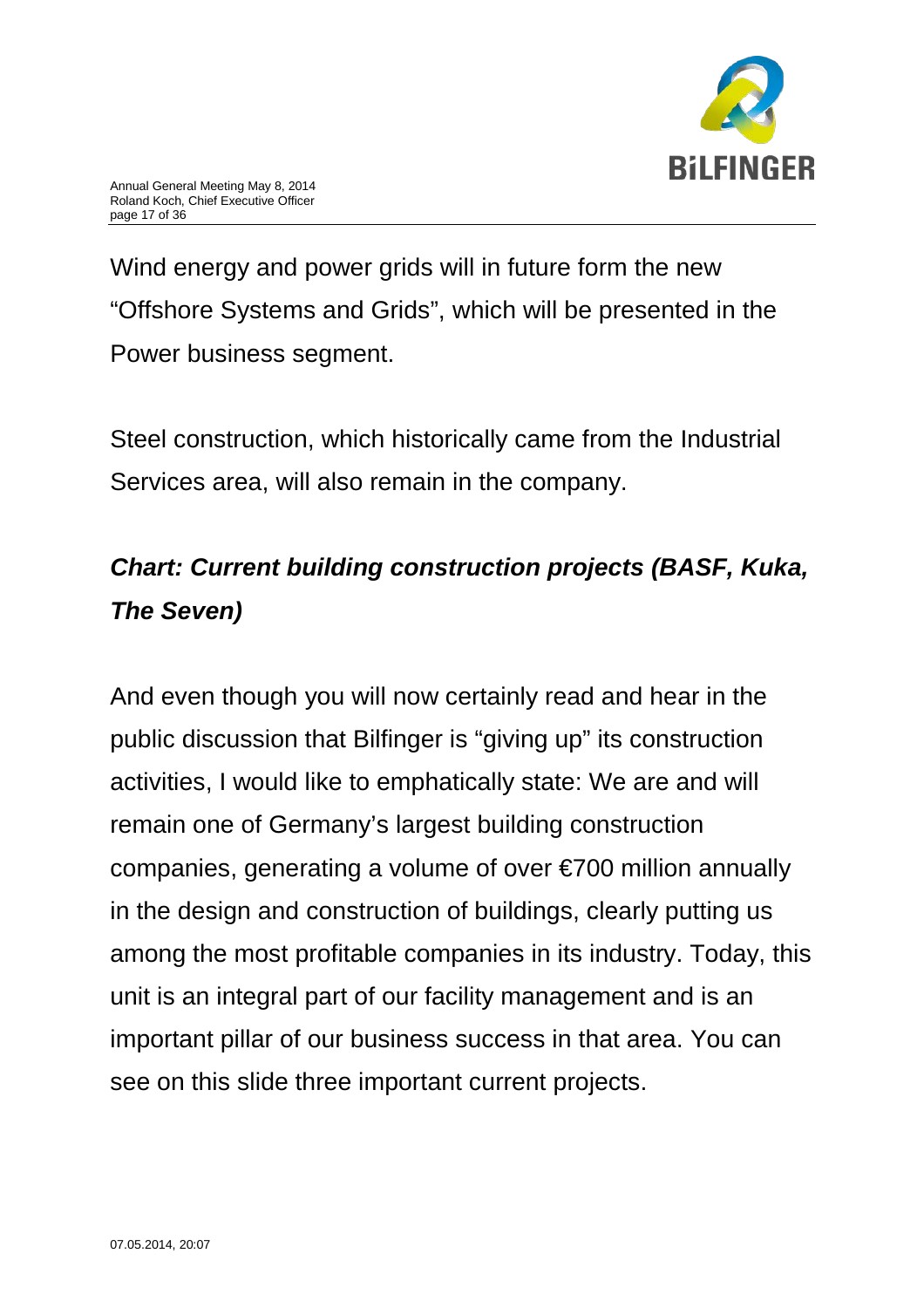

# *Chart: New structure – Offshore Systems and Grids division*

So what is the reason for the planned sale of significant parts of our civil engineering business? The decision was not an easy one for the Executive Board to take. Especially this business segment and its employees – there are surely many employees as shareholders here today – have made substantial contributions to the reputation and prosperity of our company. But we have repeatedly suffered setbacks: Despite considerable efforts, the financial targets were generally only seldom met. Therefore, in recent years, we have consistently focused and reduced the activities in civil engineering within the scope of our strict risk management – from €4.2 billion in 2008 to €1.7 billion in 2010 and approximately €1 billion in 2013. But in the civil engineering business on an international scale, a certain critical mass is a decisive success factor. We must now acknowledge that the consistent application of our risk criteria threatens to reduce the relevant units to a size that, in the long term, could jeopardize their competitiveness.

#### *Chart: Requirements for the sale*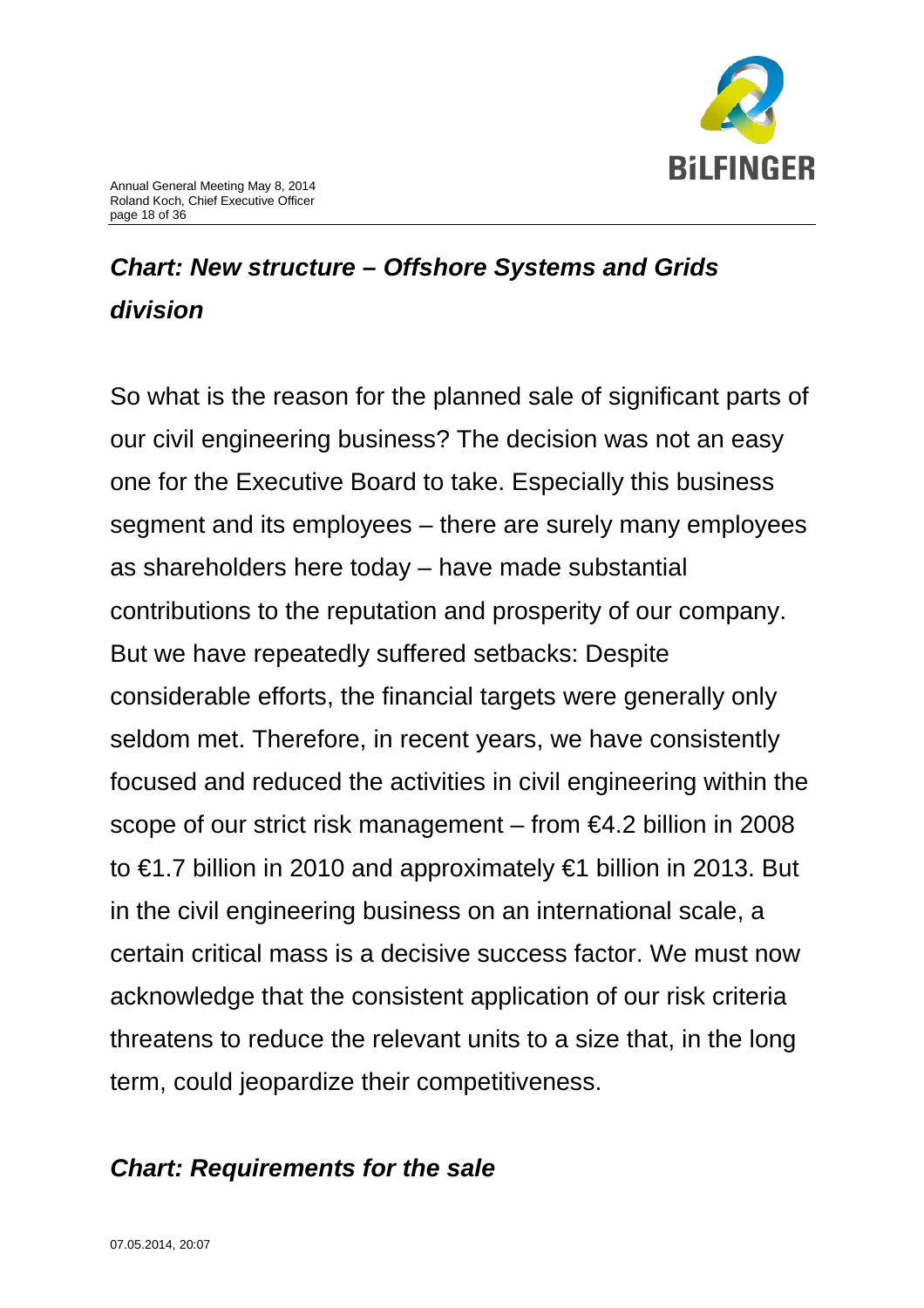

The companies that have now been put up for sale represent a substantial value and are among the most profitable in the industry. For this reason in particular, we owe it to both the employees who are affected and to you, the shareholders, to act in a timely manner. Due to the fact that, within the scope of our strategic positioning, we do not want to finance significant growth or even acquisitions in this area, a sale at this time is the correct and most responsible approach.

The units managed from Wiesbaden and available for sale will be offered in a structured process to selected interested parties, some of which have in the past already approached us in this respect. We will pay very close attention to ensuring that, in addition to our economic interests, the interests of employees are appropriately weighted. In addition, it is of importance for Bilfinger that the projects currently in order backlog are completed to the satisfaction of our clients, also after the sale. In order to safeguard Bilfinger's interests, we will pay attention in the selling process to a balanced risk distribution for projects currently underway.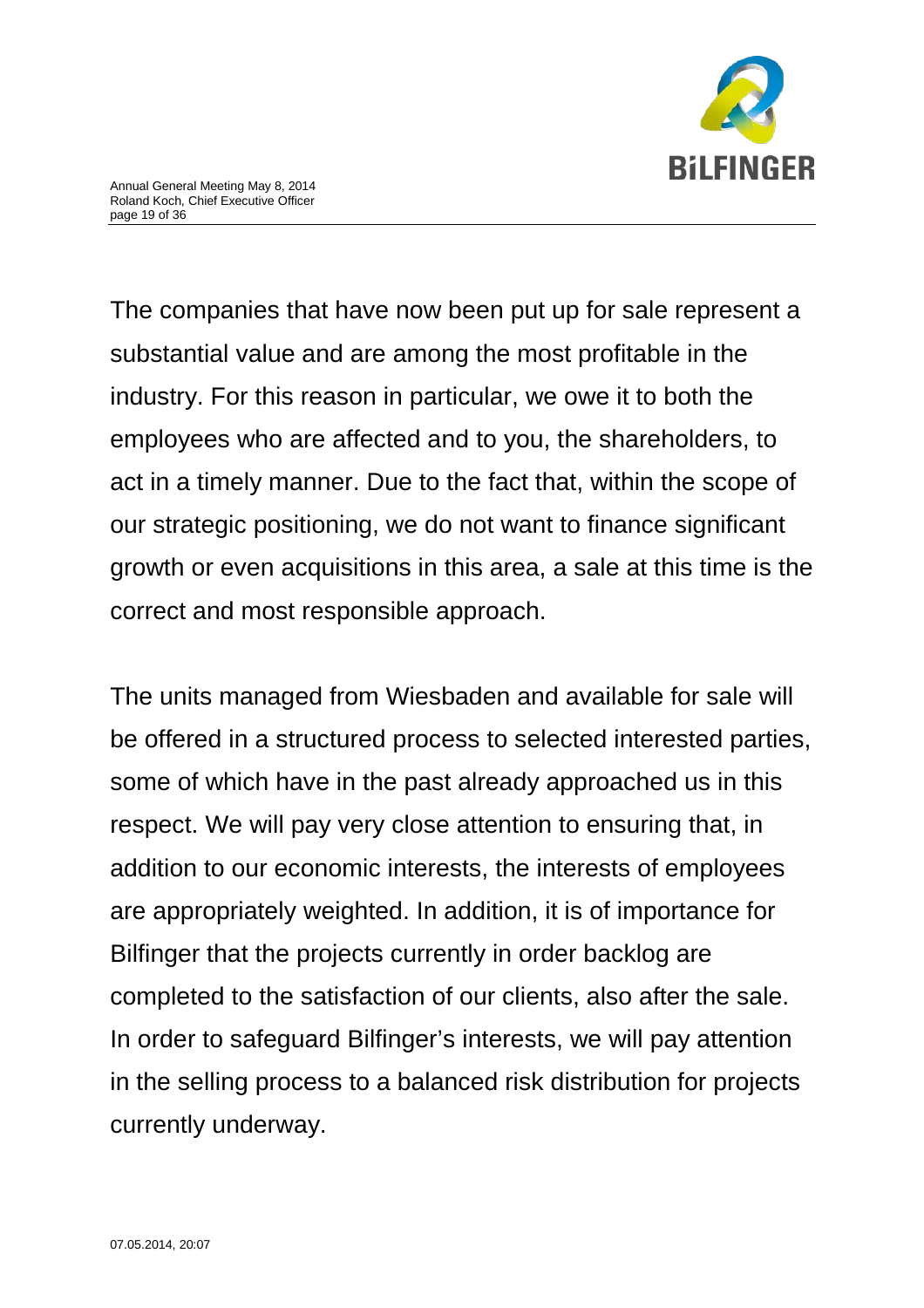

Our Polish company has now successfully refocused after great difficulties in the cooperation with the state road construction authority. This gives the company the best opportunities for the coming years. Here, too, we will find – be it in a joint or independent selling process – a solution that maintains value and considers the interests of the employees.

We expect the planned sale to proceed quickly and that it can be completed within one year. From the second quarter of 2014, we will present the relevant business activities as "Discontinued operations".

Allow me to turn now to a number of topics on today's agenda.

#### *Chart: Bilfinger Efficiency*

Under item 6 we ask for your approval for a profit-and-losstransfer agreement with the newly-founded Bilfinger Efficiency GmbH in Mannheim. This will result in interlocking relationships with tax advantages that we would like to use.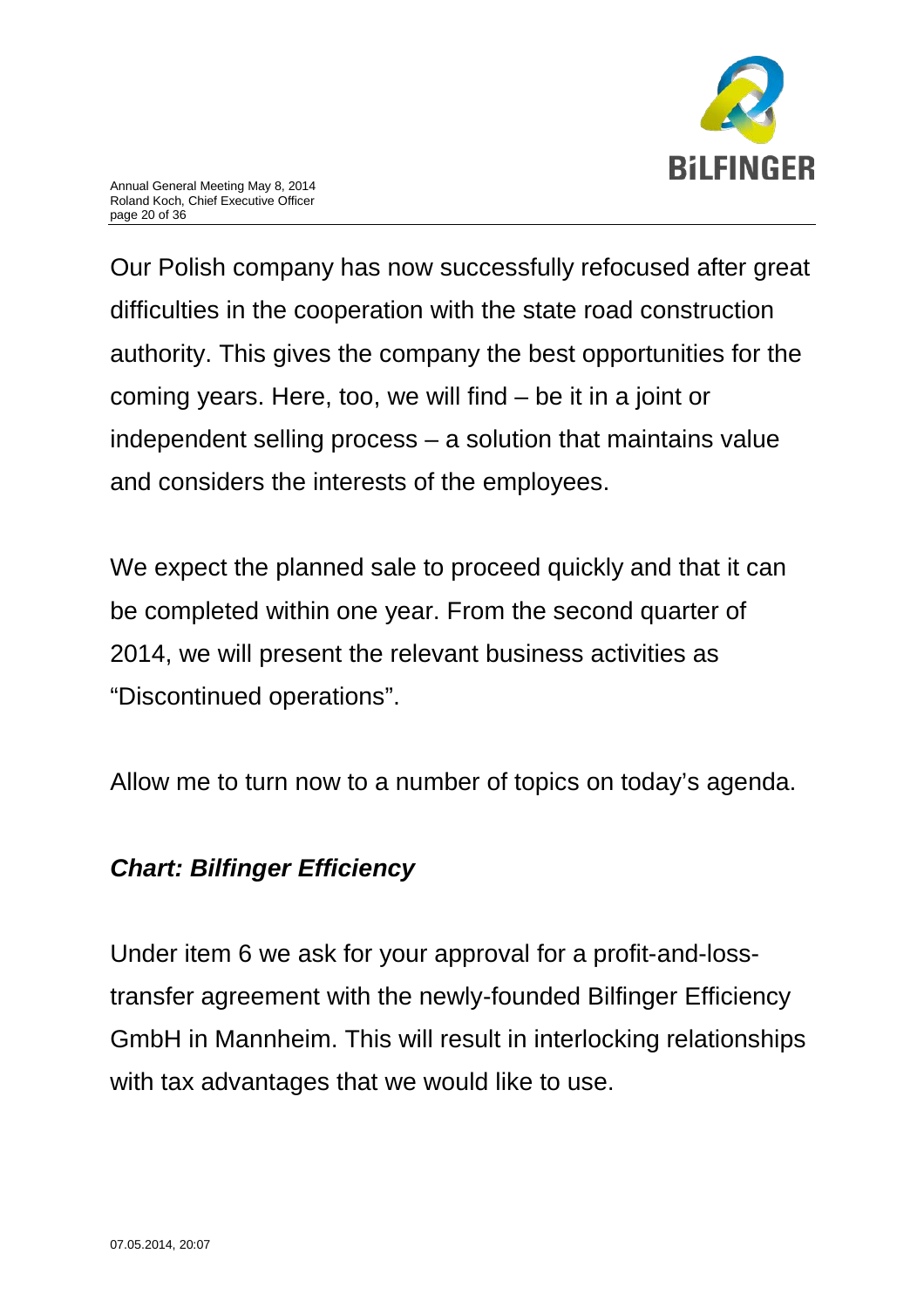

We founded Bilfinger Efficiency because competitive and market analyses have shown that there is a tremendous need for integrated solutions to improve the energy efficiency of industrial plants and real estate. The company coordinates bids from our operating units and offers clients support in the financing of their projects.

Under Item 7 of the agenda, we further ask for your approval, as a precautionary measure, to create approved capital in the amount of €69 million because the approved capital 2010 in the same amount expires.

Ladies and gentlemen,

We informed the public at the end of the last year that Bilfinger had reached agreement with the United States Department of Justice on the closure of a compliance case in Nigeria from the middle of the past decade. We agreed to further optimize our already good compliance system through the participation of an independent consultant, a so-called Compliance Monitor.

## *Chart: Bilfinger Compliance System - Organization*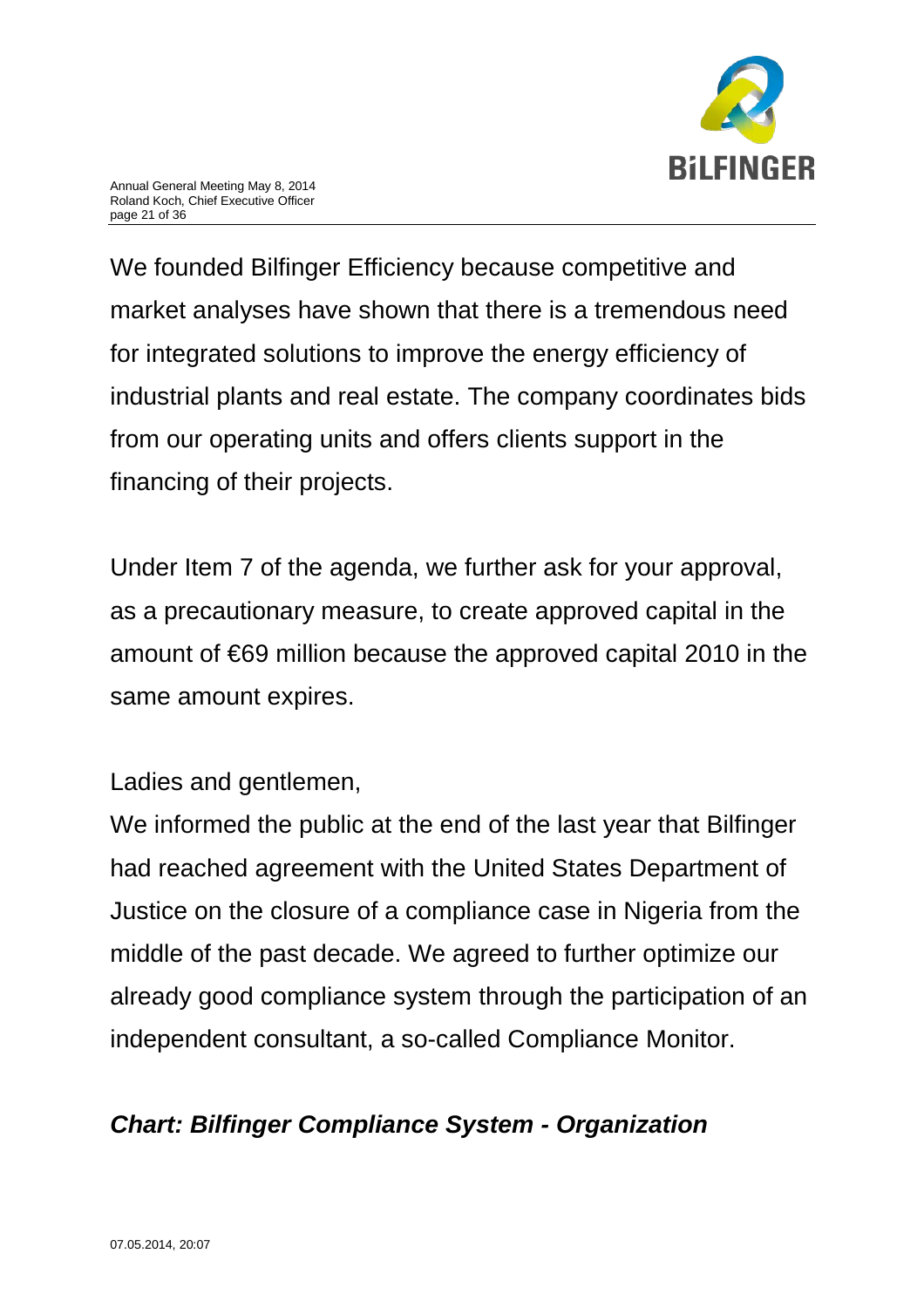

Bilfinger has already had a very strong-performing system for some time. It has all of the elements needed to effectively prevent breaches. It is clear to everyone in the company that we pursue a zero tolerance policy: we consistently follow up on any suspicions. But we will of course take any recommendations for improvement that the Compliance Monitor may submit very seriously and implement them in a timely manner.

## *Chart: Bilfinger Compliance System in practice*

Once these conditions have been met, the Department of Justice proceedings against Bilfinger, which have now been suspended, will be dismissed. We have also paid a fine in an amount equal to €23.3 million to the US Department of Justice. All expenses still to be incurred in this regard have been provided for.

The agreement with US authorities relates to events from the years 2003 to 2005 in connection with a pipeline project in the Niger Delta which a former Nigerian affiliate carried out in a joint venture with an American company. In connection with the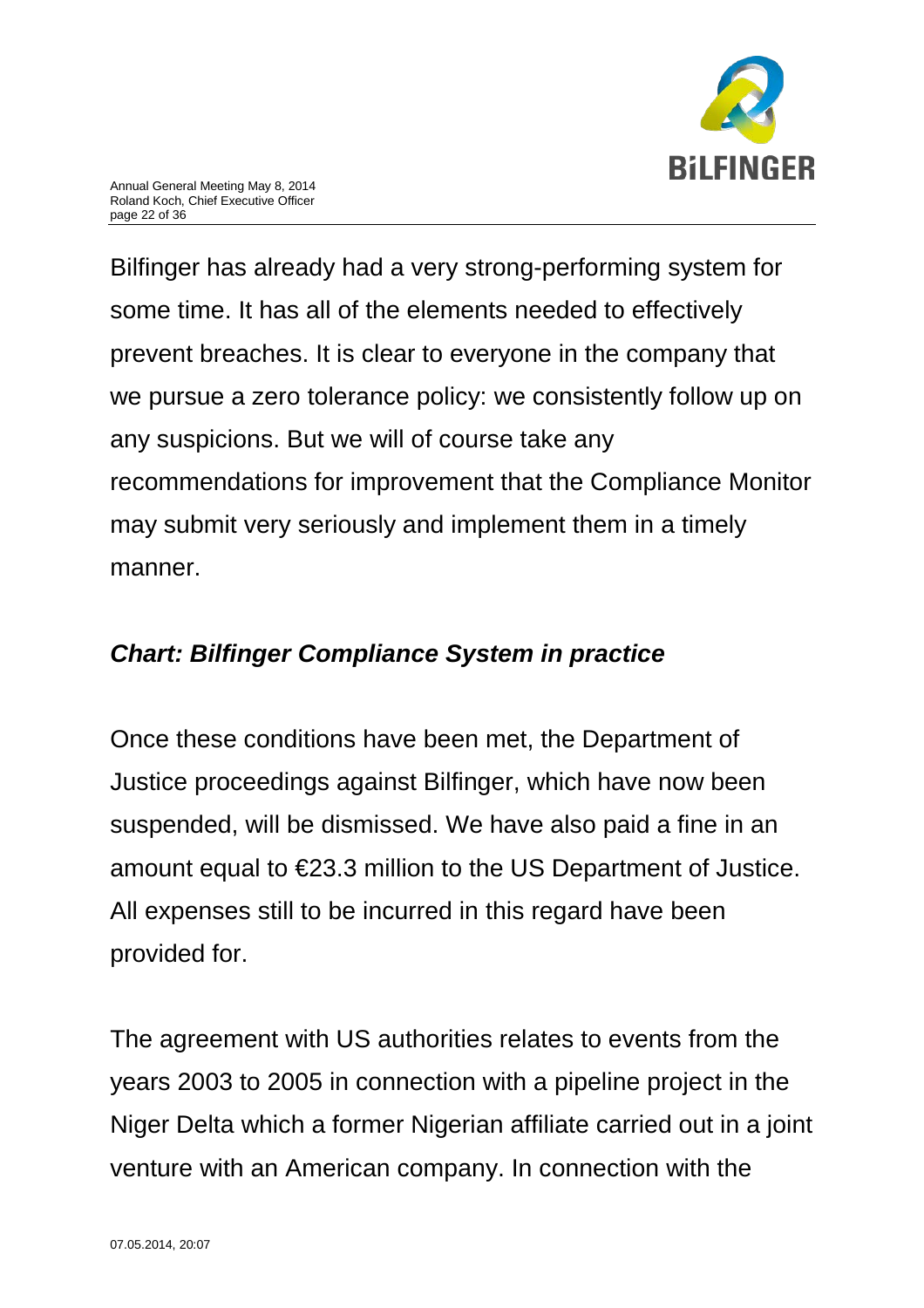

project, payments were made by the joint venture partners to employees of the client.

At that time, the Executive Board - in close consultation with the Supervisory Board and with the support of renowned external lawyers - investigated the incident and the findings were forwarded to the Public Prosecutor in Germany and then also to the Department of Justice. The Executive Board took all necessary personnel and organizational consequences.

In light of the circumstances, there was no serious alternative to an agreement with the US authorities. The Public Prosecutor in Germany closed the investigation against the former Bilfinger employee in February 2014, so that the entire complex has now been concluded.

Ladies and gentlemen,

Allow me now to come back to the fundamental strategic questions on the development of Bilfinger SE.

Bilfinger is demonstrating its strength as an engineering and services group on a daily basis. My discussions with clients and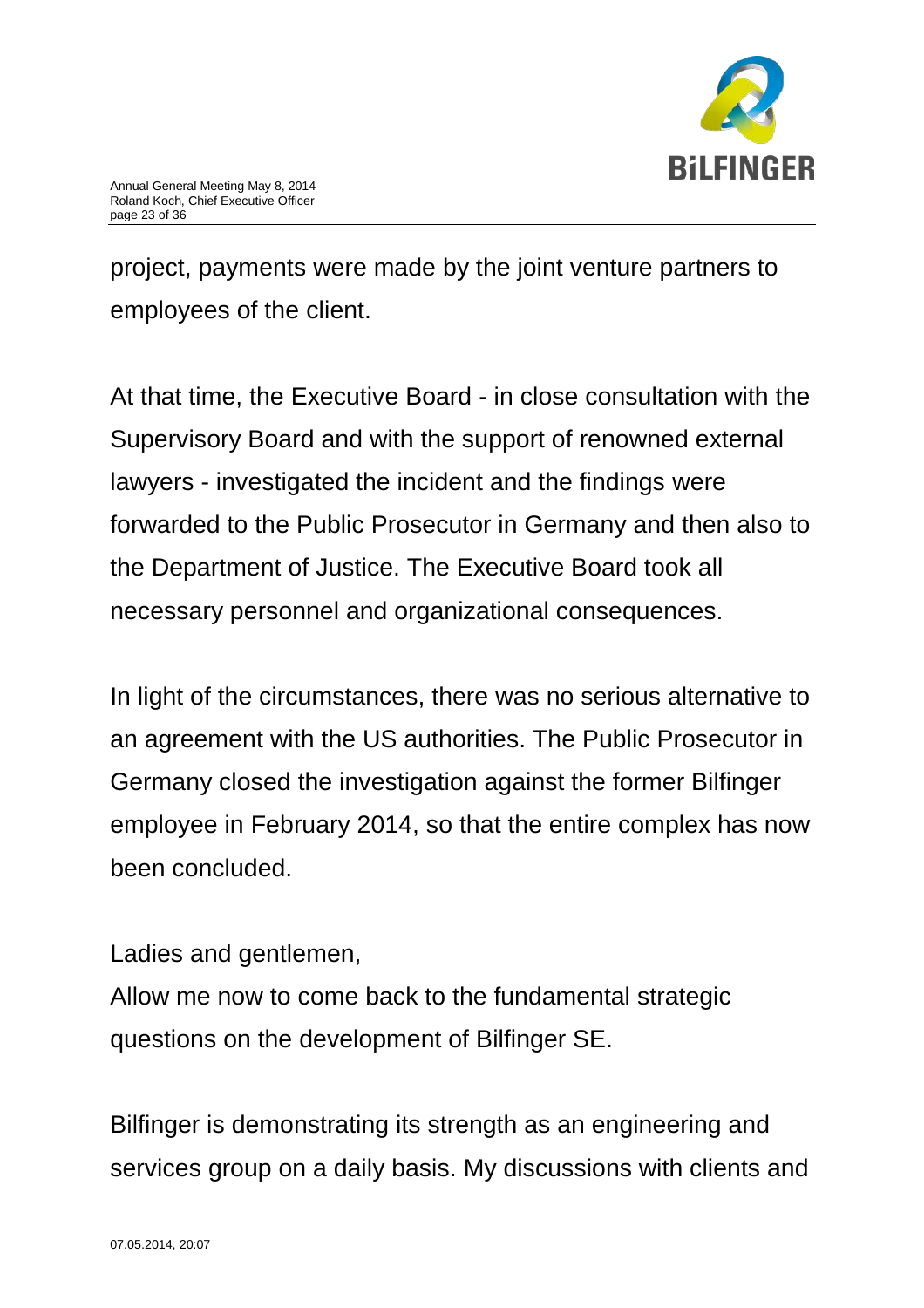

business partners show again and again: Bilfinger has chosen the right path with its strategic repositioning as a fundamentally new company.

### *Chart: Output volume and EBITA margin 2004 – 2013*

It is our ambition to take mainly acquired and disconnected units and to form a new company – one which in the end has more value and can generate more value than the sum of its previously independent parts.

I would like to quote from our corporate goals: "We want to be the most trusted partner in providing comprehensive solutions for the complex tasks of our clients – in industry, energy and real estate. We combine our unique variety of skills and experience with our service commitment. We thus enable our clients to focus entirely on their core competences."

This path, which we set out on more than a decade ago and which we persistently pursue, was selected with great care and foresight. Today, our clients seek out strong partners that can display a broad profile of competences. The desire for a new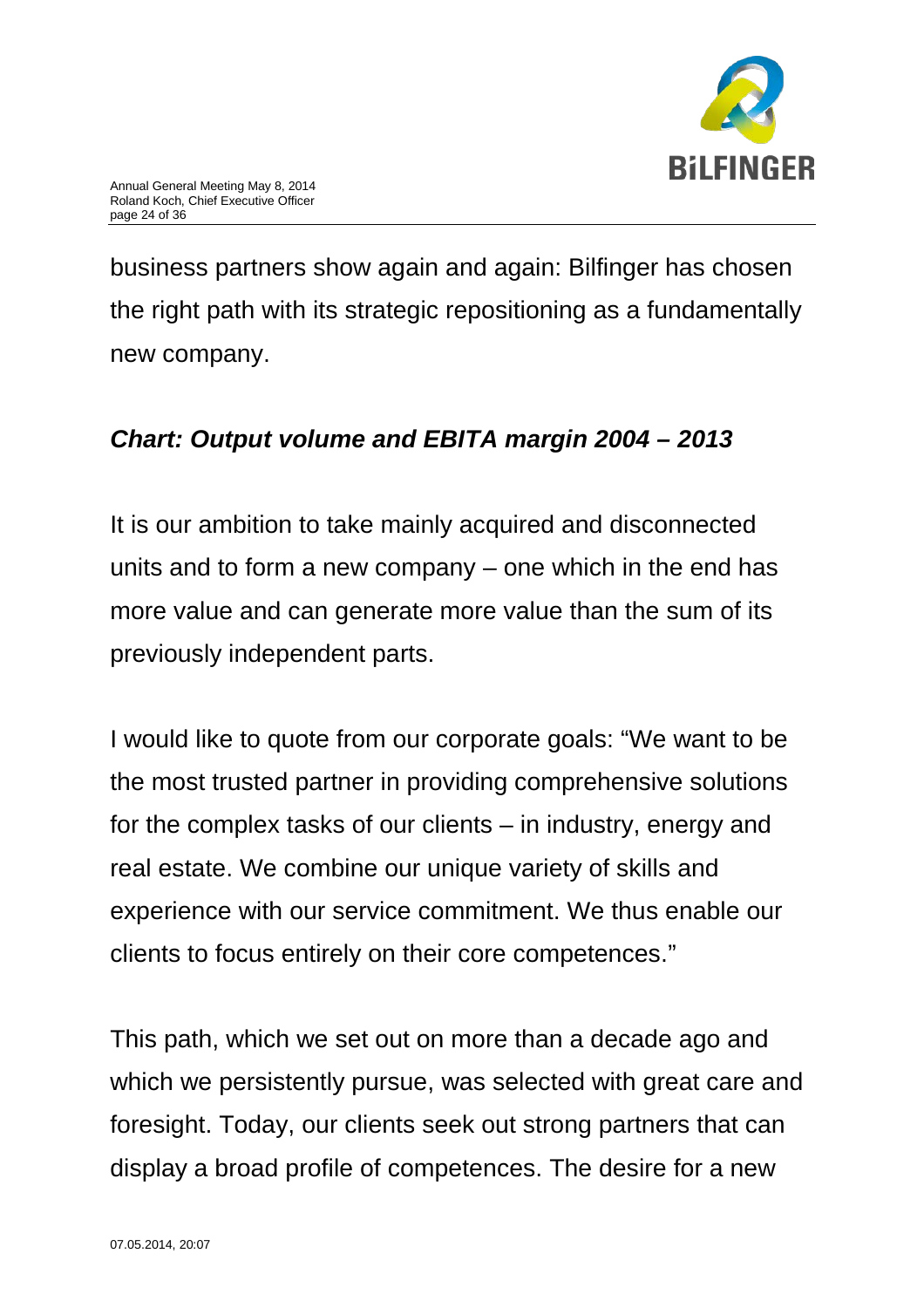

form of maintenance, for the preservation of the value of plants and buildings is becoming increasingly clear.

- Maintenance is developing from a task given to individual operational managers into a centrally managed process. This is demonstrated by the growing number of tenders which today relate to entire factories, countries or even continents.
- The complexity of the services in tenders is also increasing at a constant rate. This means that the client is aiming to reduce the number of interfaces for which he is responsible and that he expects performance and availability related solutions.
- This, on the other hand, means that an increasing number of clients are looking for services that are oriented toward the lifecycles of their industrial facilities, power plants or buildings. For a company like Bilfinger with extensive experience that ranges from design and construction through to operations, this represents an important competitive advantage.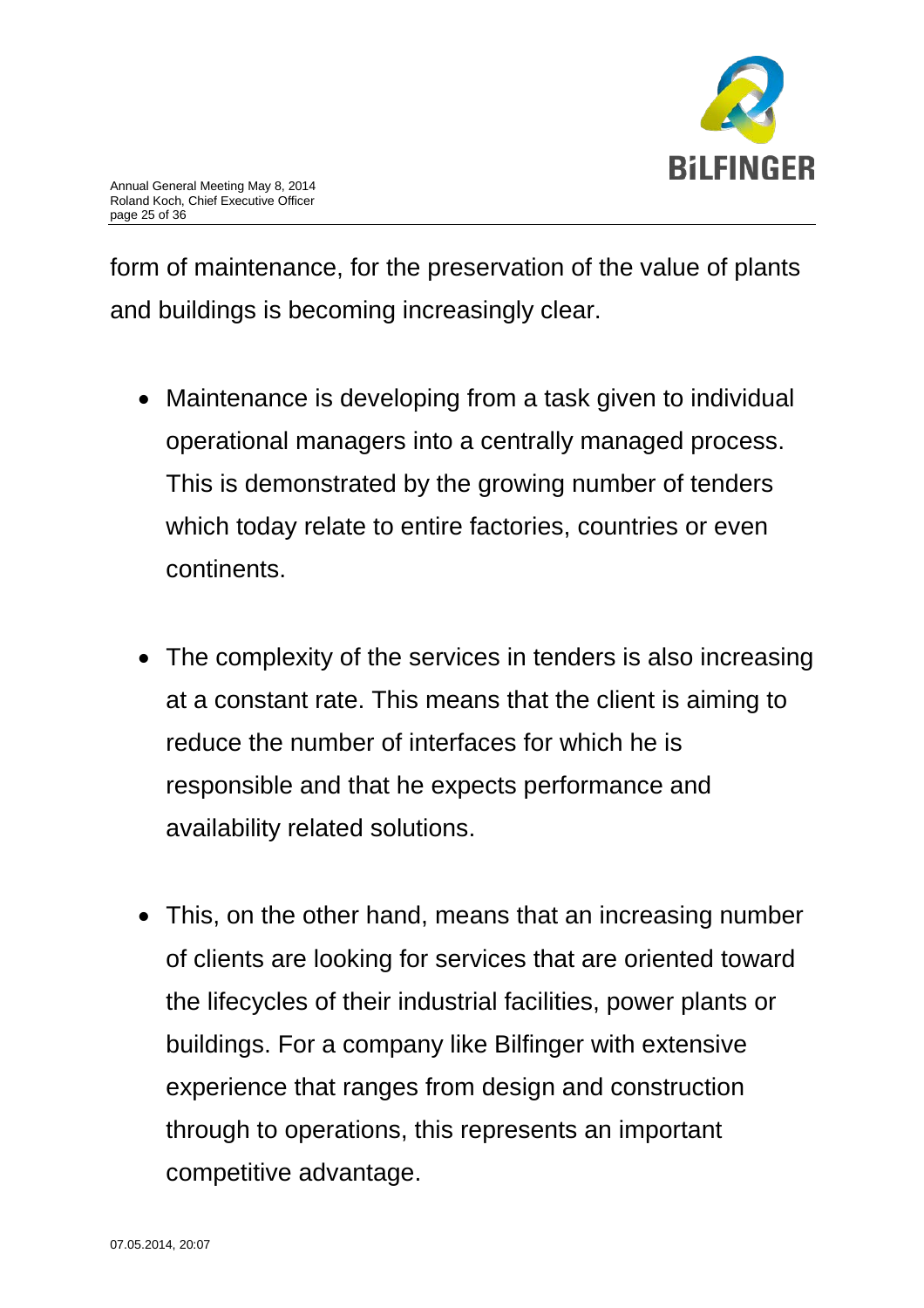

• And not least: the complex "European" service philosophy is increasingly expected in a growing number of regions around the world from international as well as regional clients.

For us, these new opportunities also represent new challenges. We need an increasing number of employees with international experience. We need intercultural competence up to and including top management. But we also need patience and persistence as far as our own efforts are concerned. The trends I have described have opened up initial business opportunities for us in India, China, Vietnam and in the Middle East. In the United States and in Eastern Europe, we are already a step further, and in a number of segments we are already firmly established. We want to be a long-term partner to our clients, because they often enter into substantial dependencies. We need local employees along with managers who are familiar with our principles and standards.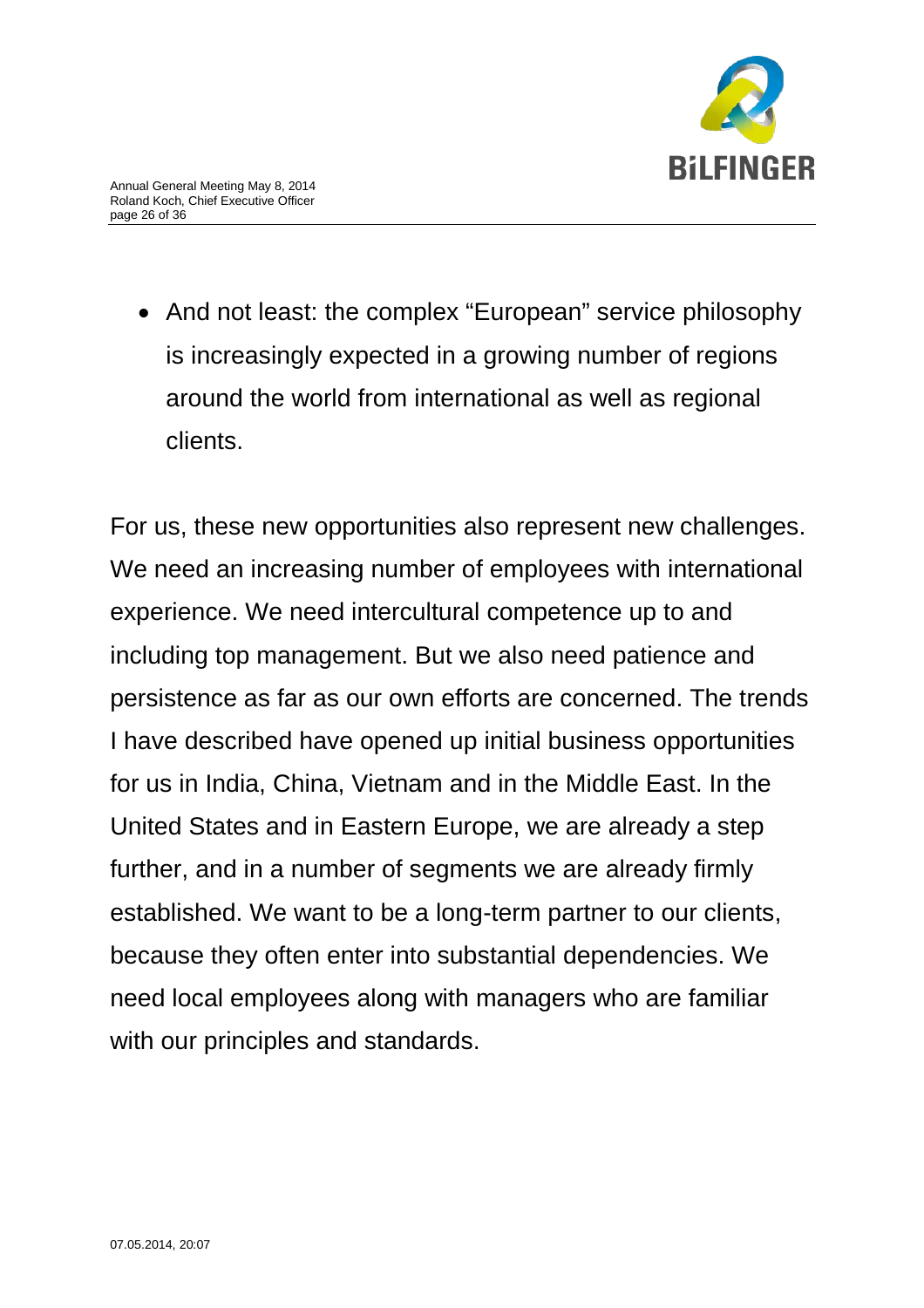

We are nowhere near achieving or exhausting the growth potential that comes with our new positioning. As described, substantial further efforts will be required to reach that point.

It is for this reason that the program we initiated last year, "Bilfinger Excellence" is so important. It is the logical extension of the first program "Bilfinger Escalates Strength", with which we established the organizational and technical preconditions for cooperative working in the Group.

## *Chart: Bilfinger Excellence*

#### Ladies and gentlemen,

With "Bilfinger Excellence", we now intend to apply the combined strength that is inherent in the company and which is now recognizable in order to generate profitable growth. To this end, we have simplified the structures and processes that have existed to date and consistently aligned them to clients and markets.

On the one hand, this project deals with efficiency improvements and reduction of the general administrative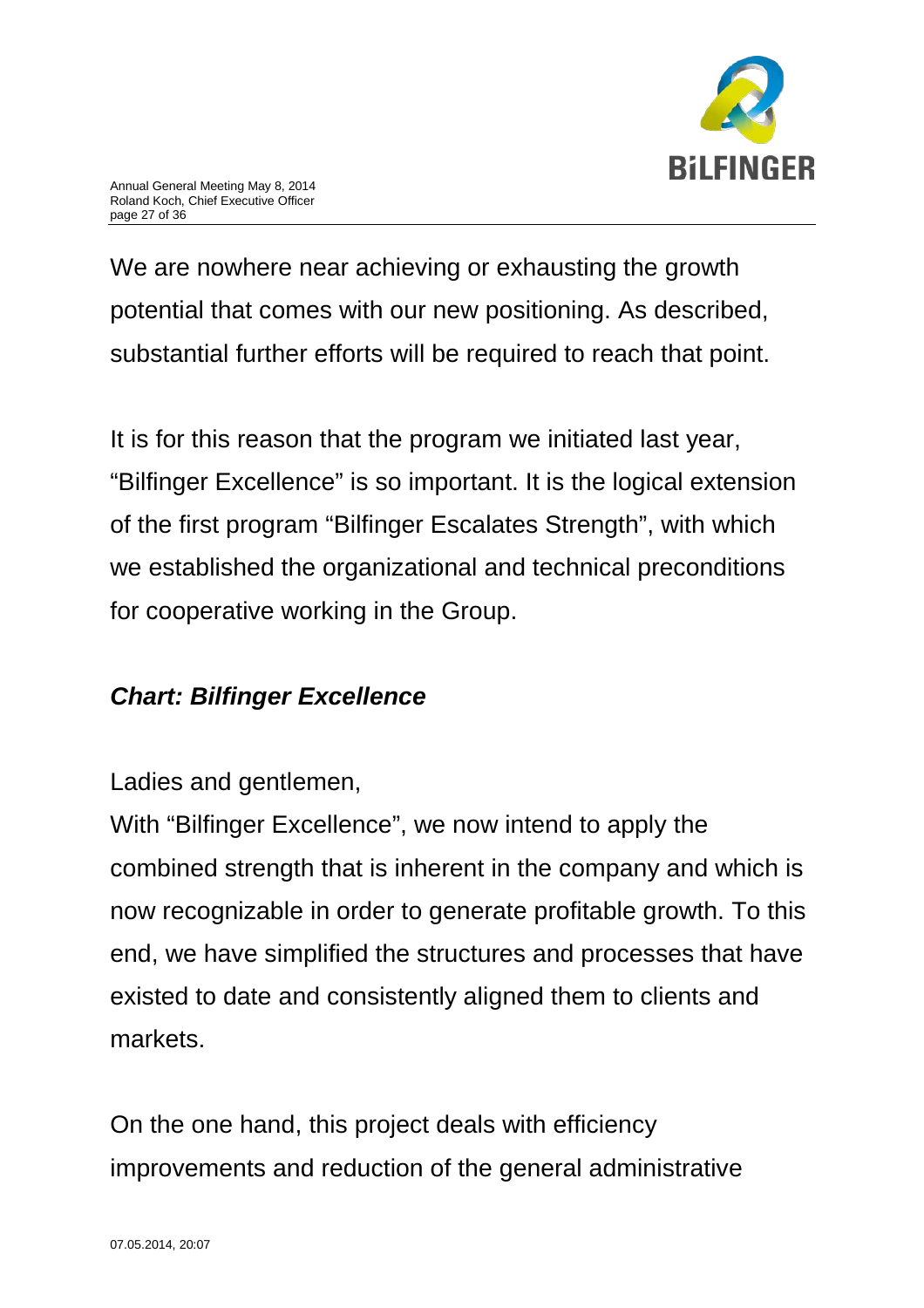

expenses. In 2014 and 2015, the reorganization will lead worldwide to a streamlining of our internal administration and thus to a reduction of about 1,250 jobs. In January 2014, following intense negotiations, we agreed on an initial reconciliation of interests and a social plan for a large number of German employees with our employee representatives which address the concerns of both sides. It is our shared goal to carry out the job reductions in a manner that is socially acceptable and which keeps the number of forced redundancies as low as possible. It is a goal that we appear to be achieving.

We have spent a total of approximately  $\epsilon$ 115 million for this reorganization. In the future, we will have savings in personnel costs in the amount of €80 to €90 million; in terms of nonpersonnel expenses we anticipate an amount in the low to mid double-digit million range. All measures are on schedule, so that we will achieve our savings goals from 2016 as planned.

On the other hand, the Excellence project deals with the clear structuring of a uniformly operating Group. This does not reduce the role of decentralized operating units. But we have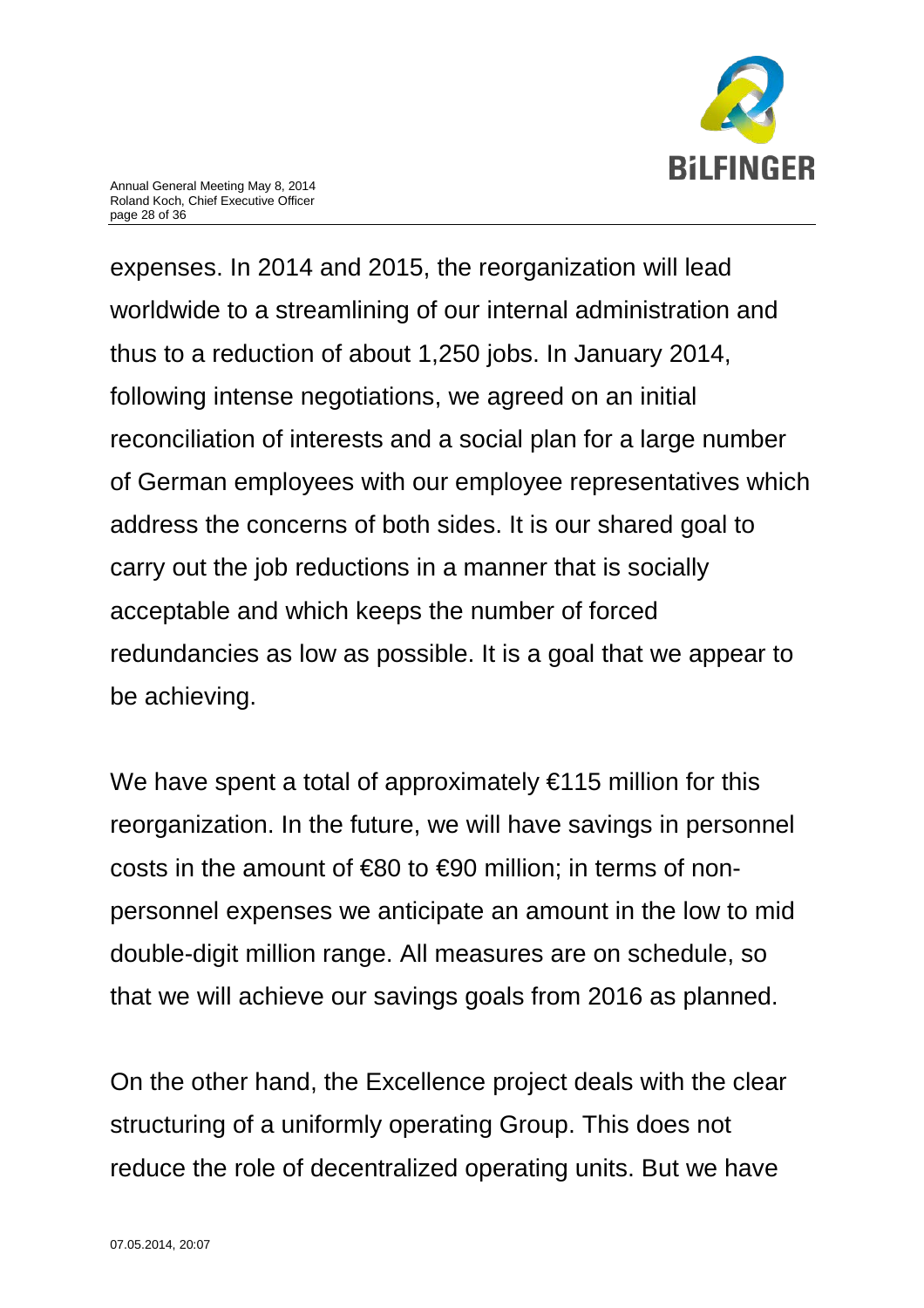

shifted our approach away from working in parallel to a more cooperative and supportive approach. In the transformation phase into an engineering and services group, the double structure of Group headquarters and Subgroup administration certainly had its justification. It helped pave the way for the integration of a large number of companies with which we strengthened our specialist competences in recent years and which allowed us to broaden our regional presence.

We have now disbanded this structure. Redundant functions and redundant costs have slowed us down on the operational side. These are now gone. We are managing administrative tasks such as IT, human resources and communications centrally for the entire Group. Central service units for transactional processes in accounting and personnel administration will be added.

#### *Chart: Bilfinger Excellence – fast and efficient processes*

In the course of the reorganization we have removed one administrative level: Bilfinger managers are spending less time in committee meetings, approval processes are simpler and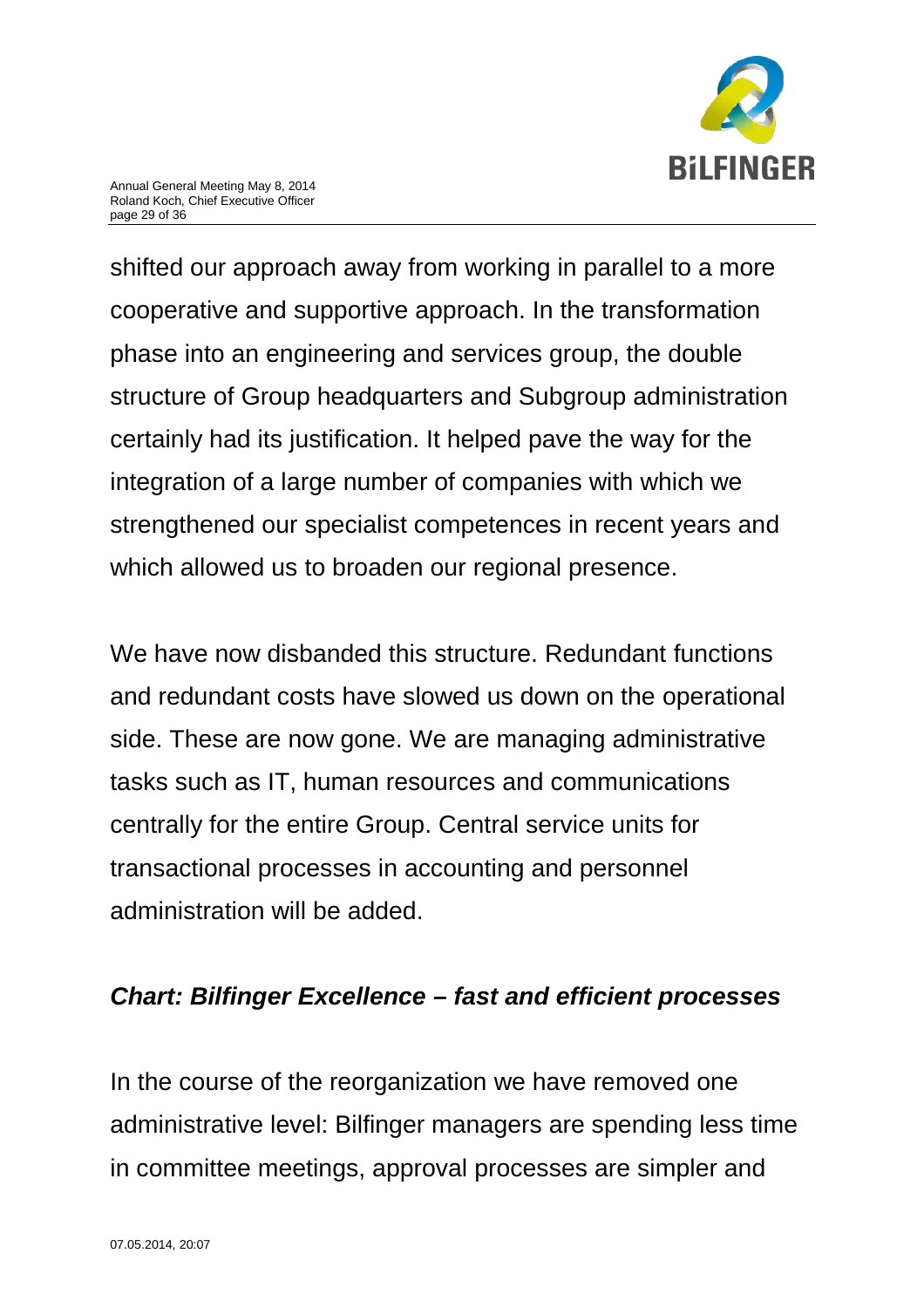

therefore faster. The Executive Board itself is also now closer to the operational activities. More important, however, is the fact that the client has moved even more to the center of our focus. That means: more opportunities from our current business.

Ladies and gentlemen,

Bilfinger has thus been working since January 1, 2014 in a new structure with 14 divisions. They manage our operating companies. Each division is responsible for a defined group of clients and markets. The organizational criteria for the creation of the divisions was always based on the question: How can we best meet the needs of our clients and thereby increase our competitiveness and accelerate our growth? I would like to explain this on the basis of an example:

# *Chart: Bilfinger Excellence – Example: Automation and control technology*

Our competences in the area of automation and control technology, which we acquired over the course of the last three years, were previously at home in the Industrial Technologies and Power Systems Subgroups. The business potential arising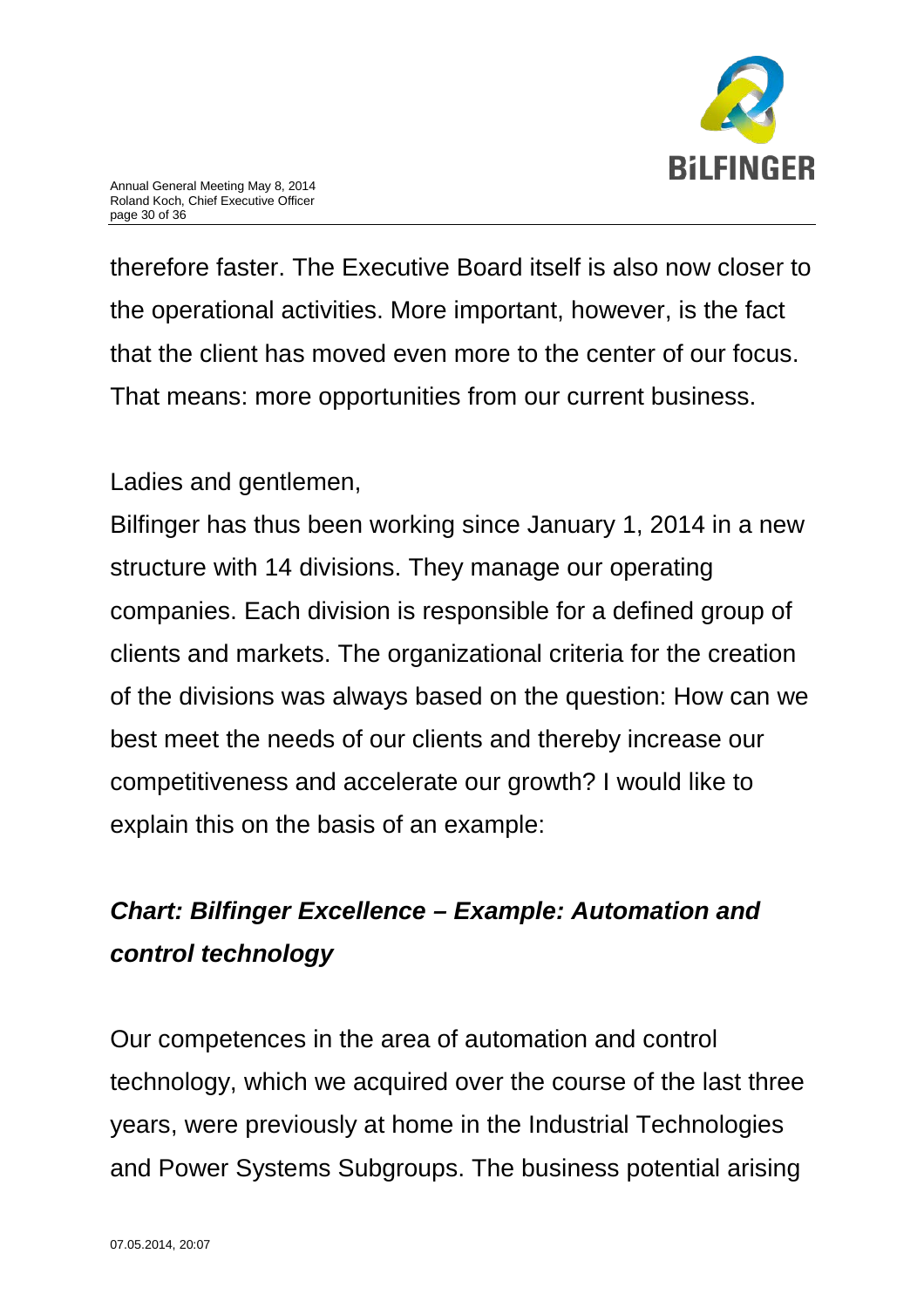

from a linking of these skills, potential that is becoming increasingly important in times of "Industry 4.0", was very limited to the respective Subgroups. Today, all of the Bilfinger companies working in the field of automation and control technology have been brought together in the division "Engineering, Automation and Control" and act as partners to all the other divisions.

The advantages for our clients are obvious: We can now offer our combined expertise - customized for the respective clients in all business segments, from refineries to power plants to commercial real-estate properties.

The new structure also supports the further internationalization of our business. Bilfinger has a presence in many countries around the world, but certainly not with its entire range of services. Every company that discovers perspectives in a new market can rely on the experience of units that are already established in that country. This will make it easier for us to establish a foothold in new markets with our existing range of services.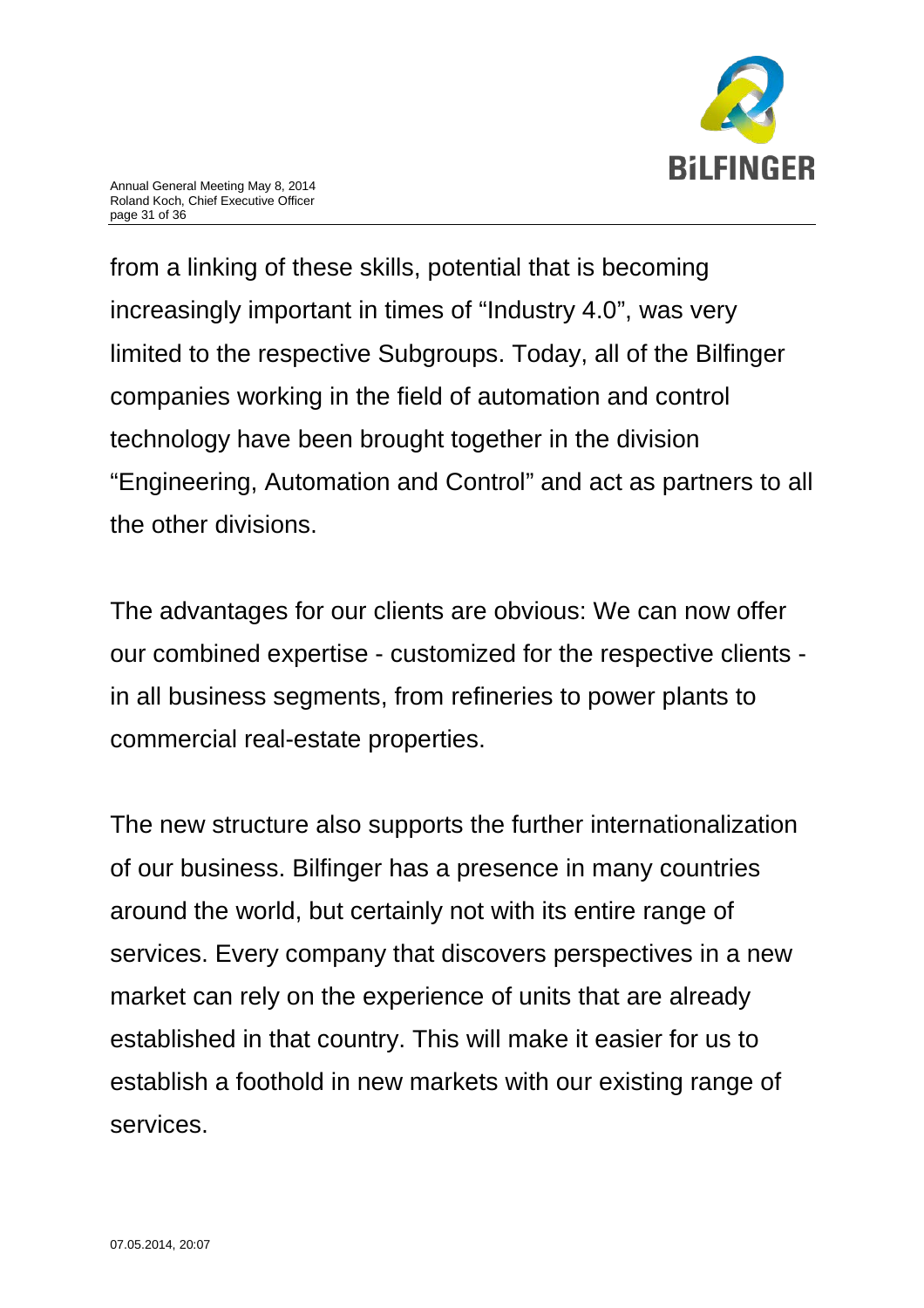

Ladies and gentlemen, With "Bilfinger Excellence", we laid the foundation in 2013 upon which we want to move forward with our corporate development. Step by step we are fulfilling the conditions necessary to achieve our ambitious business goals.

### *Chart: One Bilfinger*

As noted, Bilfinger's greatest potential lies in the diversity of its service range and in the strengthened cooperation among the operating units. In order to take full advantage of this, a new culture of cooperation must be created. We call it "One Bilfinger" and by that we mean not only the uniform appearance for clients, but in particular also the appearance of each individual as a representative of the interests of the entire Group. Herein lies for us a great opportunity for the future – and we will take advantage of it.

In addition to all of the measures mentioned in relation to the internal organization, we continue to have the opportunity and the duty to use the acquisition potential that we have available.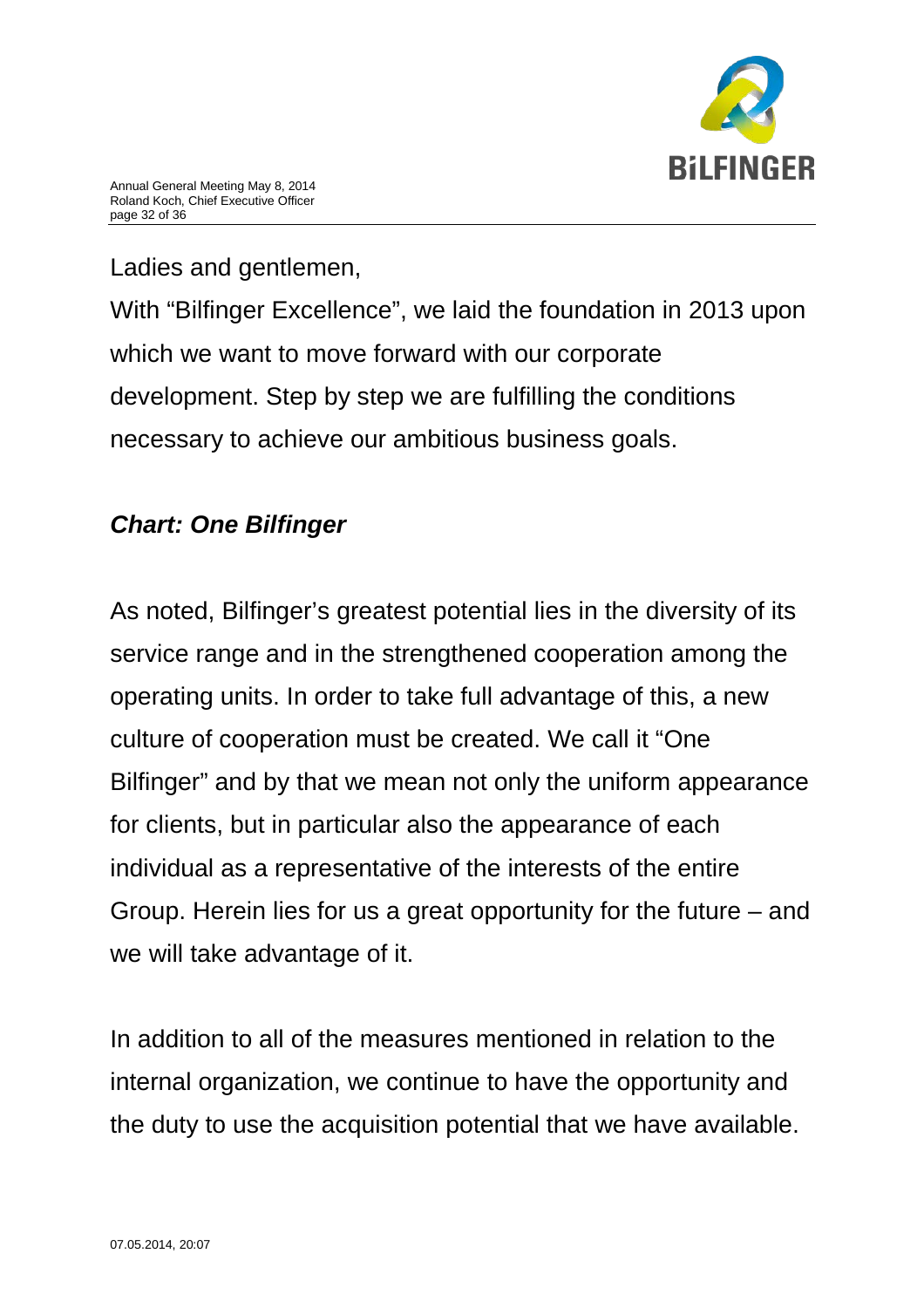

# *Chart: Growth through acquisitions (Photos: Mauell, Johnson Screens, Europa Support Services)*

In financial year 2013 we further expanded our range of services and our regional presence with the help of acquisitions. We strengthened our position with strategically important takeovers in the automation of power plants and industrial facilities. The promising water business was significantly expanded and further internationalized with an acquisition in the United States. And in the UK market, which is also key for us, we have joined the leading group of facility services providers.

Since 2011, companies with an enterprise value of €800 million have been acquired. We are seeking additional acquisitions in the Industrial, Power as well as the Building and Facility business segments. Our financial situation allows us, in 2014 and 2015, to invest a further €800 million in acquisitions. The strengthening of our technical competences and the internationalization of our activities will be important criteria for investment decisions. We will in future continue to move forward in this process with due care and diligence.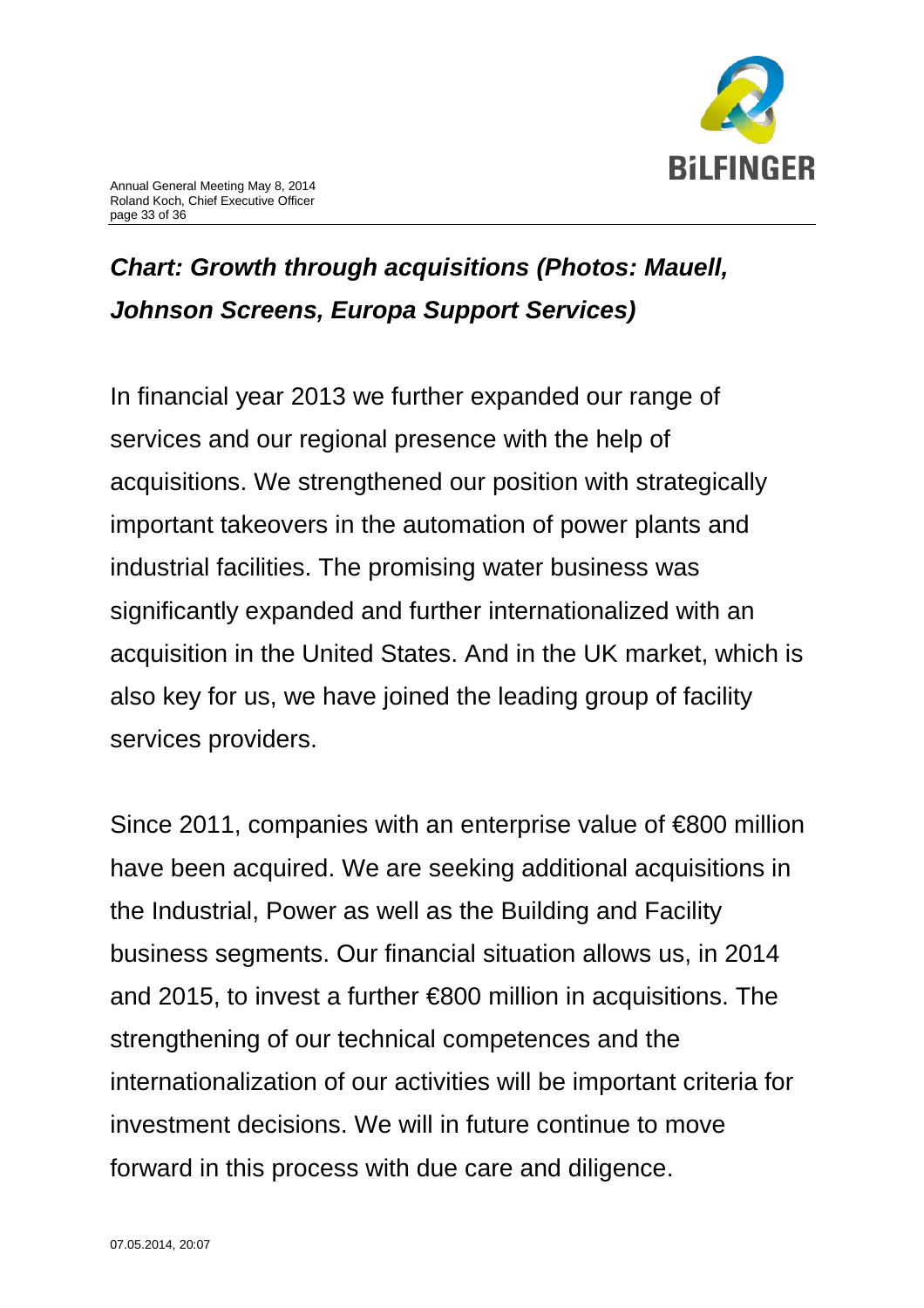

Ladies and gentlemen,

In 2013, Bilfinger coped successfully with a challenging year. The ongoing reorganization measures will enhance our competitiveness and the new Bilfinger culture will provide additional momentum.

Despite uncertainties in some industries and in the energy sector, we are currently noticing an economic tailwind in important markets. Our expectations for the year 2014 are therefore positive.

## **Chart: Outlook 2014 - output volume and earnings**

Our business is growing both organically and as a result of acquisitions already made, and we had planned an output volume of at least  $\epsilon$ 9 billion in the current year. Without the Construction activities that have now been put up for sale, we expect an output volume of at least  $\epsilon$ 8 billion.

Adjusted EBITA and adjusted net profit will increase significantly, even without the contribution from the activities put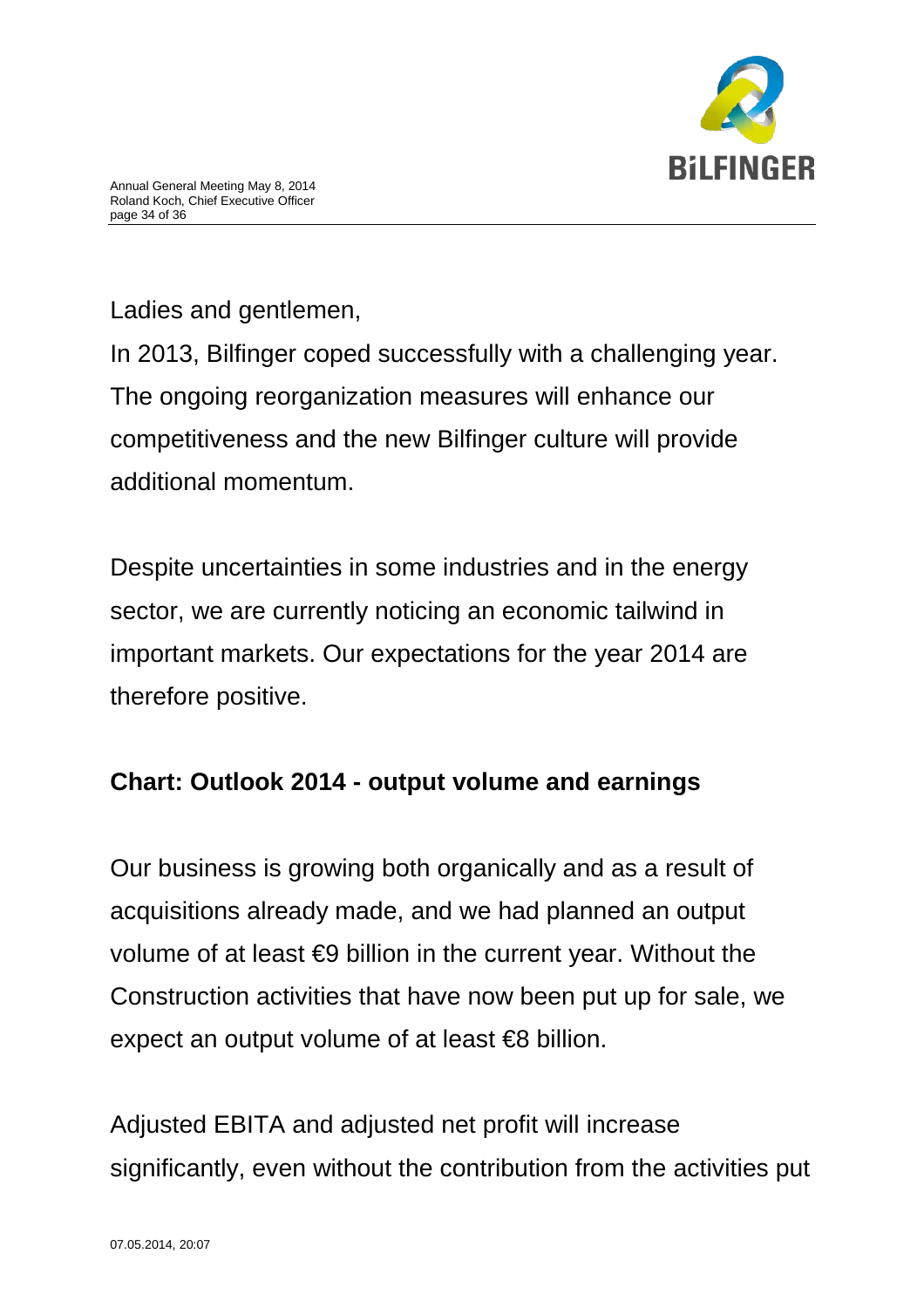

up for sale. The basis for this development is the planned increase in output volume and, primarily, ongoing cost reduction measures.

Ladies and gentlemen,

In these times that are shaped by far-reaching changes, the Executive Board would like to express special thanks to all employees and to our social partners. You constructively support the new positioning and demonstrate an unwavering commitment to Bilfinger in the demanding work you do every day.

I would like to thank you, dear shareholders, for your confidence in our company and in our strategy for the future. We have certainly taken on a great deal. In 2011, when we announced our goals up to the year 2016, the capital market described our plans as "ambitious but achievable". We all see every day that the goals are challenging. But despite the necessary adjustments undertaken through the sale of activities such as Concessions or large parts of the civil engineering business, we will achieve the margin targets in our core areas Industrial, Power as well as Building and Facility. And for that